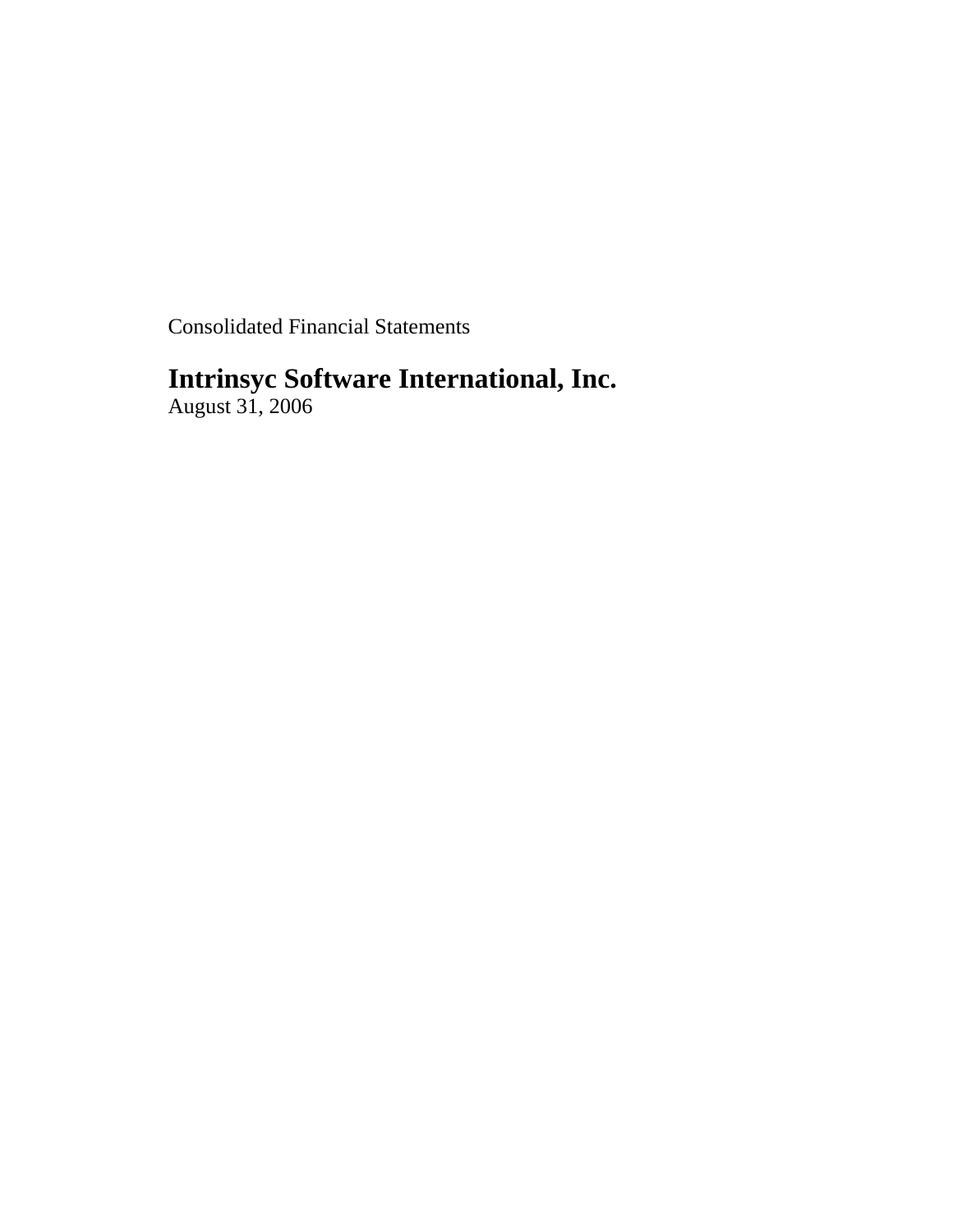## **MANAGEMENT'S RESPONSIBILITY**

The management of Intrinsyc Software International, Inc. is responsible for the preparation of the accompanying consolidated financial statements and the preparation and presentation of information in the Annual Report. The consolidated financial statements have been prepared in accordance with accounting principles generally accepted in Canada, and are considered by management to present fairly the financial position and operating results of the Company.

The Company maintains various systems of internal control to provide reasonable assurance that transactions are appropriately authorized and recorded, that assets are safeguarded, and that financial reports are properly maintained to provide accurate reliable financial statements.

The Company's audit committee is comprised entirely of non-management directors and is appointed by the Board of Directors annually. The committee meets periodically with the Company's management and independent auditors to review the consolidated financial statements and the independent auditor's report. The audit committee has approved the consolidated financial statements and reported its findings to the Board of Directors.

The Company's independent auditors, Ernst & Young LLP, have examined the consolidated financial statements and their report follows.

**Glenda Dorchak Andrew Morden** Chief Executive Officer Chief Financial Officer October 16, 2006 October 16, 2006

## **AUDITORS' REPORT**

To the Shareholders of **Intrinsyc Software International, Inc.**

We have audited the consolidated balance sheets of **Intrinsyc Software International, Inc.** as at August 31, 2006 and 2005 and the consolidated statements of operations and deficit and cash flows for the years then ended. These financial statements are the responsibility of the Company's management. Our responsibility is to express an opinion on these financial statements based on our audits.

We conducted our audits in accordance with Canadian generally accepted auditing standards. Those standards require that we plan and perform an audit to obtain reasonable assurance whether the financial statements are free of material misstatement. An audit includes examining, on a test basis, evidence supporting the amounts and disclosures in the financial statements. An audit also includes assessing the accounting principles used and significant estimates made by management, as well as evaluating the overall financial statement presentation.

In our opinion, these consolidated financial statements present fairly, in all material respects, the financial position of the Company as at August 31, 2006 and 2005 and the results of its operations and its cash flows for the years then ended in accordance with Canadian generally accepted accounting principles.

Ernst + Young LLP

Chartered Accountants Vancouver, Canada, October 16, 2006.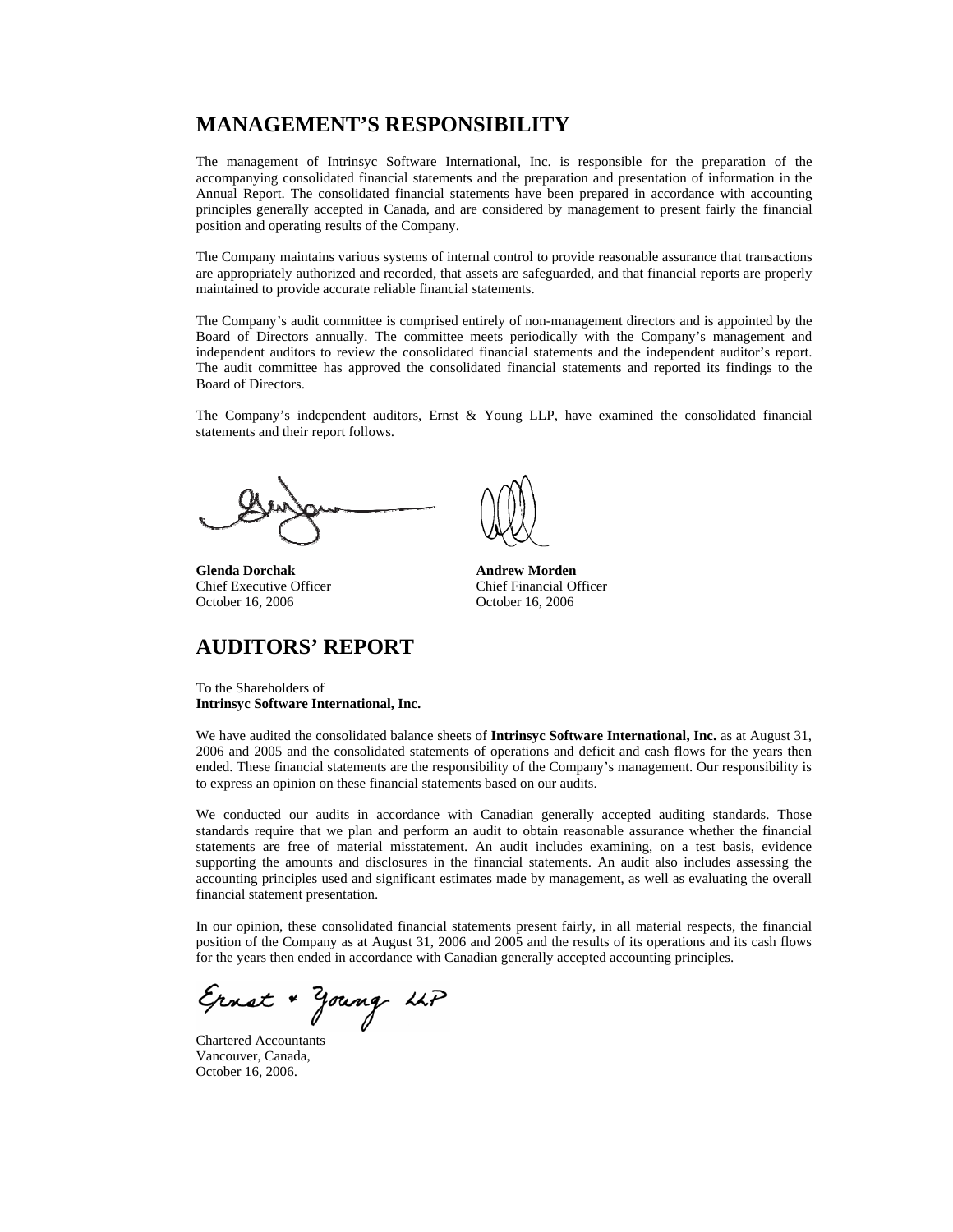# **CONSOLIDATED BALANCE SHEETS**

As at August 31

|                                                                                                                                                                                                           | 2006                                                      | 2005                                         |
|-----------------------------------------------------------------------------------------------------------------------------------------------------------------------------------------------------------|-----------------------------------------------------------|----------------------------------------------|
|                                                                                                                                                                                                           | \$                                                        | \$                                           |
| <b>ASSETS</b>                                                                                                                                                                                             |                                                           |                                              |
| <b>Current</b>                                                                                                                                                                                            |                                                           |                                              |
| Cash and cash equivalents [note 3 and 4]                                                                                                                                                                  | 22,487,076                                                | 7,318,210                                    |
| Accounts receivable [notes 5 and 17]                                                                                                                                                                      | 3,789,743                                                 | 3,909,596                                    |
| Inventory                                                                                                                                                                                                 | 110,996                                                   | 134,318                                      |
| Prepaid expenses - current                                                                                                                                                                                | 385,816                                                   | 306,089                                      |
| <b>Total current assets</b>                                                                                                                                                                               | 26,773,631                                                | 11,668,213                                   |
| Prepaid expenses                                                                                                                                                                                          | 61,769                                                    | 39,673                                       |
| Equipment [notes 6 and 17]                                                                                                                                                                                | 1,360,832                                                 | 980,580                                      |
| Goodwill [note 7[a]]                                                                                                                                                                                      | 14,189,478                                                | 14,189,478                                   |
| Intangible assets [note 7[b]]                                                                                                                                                                             | 556,120                                                   | 1,212,577                                    |
| Deferred financing costs [note 9]                                                                                                                                                                         | 516,599                                                   |                                              |
| <b>Total assets</b>                                                                                                                                                                                       | 43,458,429                                                | 28,090,521                                   |
| <b>LIABILITIES AND SHAREHOLDERS' EQUITY</b><br><b>Current</b><br>Accounts payable and accrued liabilities<br>Taxes payable<br>Deferred revenue<br><b>Total current liabilities</b><br>Debentures [note 9] | 4,010,542<br>218,912<br>542,515<br>4,771,969<br>7,617,946 | 2,790,071<br>263,382<br>836,660<br>3,890,113 |
| Future income taxes [note 12]                                                                                                                                                                             | 229,655                                                   | 261,425                                      |
| <b>Total liabilities</b>                                                                                                                                                                                  | 12,619,570                                                | 4,151,538                                    |
| Commitments and contingencies [notes 13 and 14]                                                                                                                                                           |                                                           |                                              |
| Shareholders' equity                                                                                                                                                                                      |                                                           |                                              |
| Share capital [note 10]                                                                                                                                                                                   | 74,623,739                                                | 57,452,141                                   |
| Warrants and underwriters' options [notes 9 and 10]                                                                                                                                                       | 5,229,997                                                 | 163,500                                      |
| Contributed surplus [note 11]                                                                                                                                                                             | 2,951,875                                                 | 1,896,760                                    |
| Cumulative translation adjustment                                                                                                                                                                         | (27,792)                                                  | (27,792)                                     |
| Deficit                                                                                                                                                                                                   | (51, 938, 960)                                            | (35,545,626)                                 |
| Total shareholders' equity                                                                                                                                                                                | 30,838,859                                                | 23,938,983                                   |
| Total liabilities and shareholders' equity                                                                                                                                                                | 43,458,429                                                | 28,090,521                                   |

*See accompanying notes to consolidated financial statements* 

On behalf of the Board:

Rayton Director Director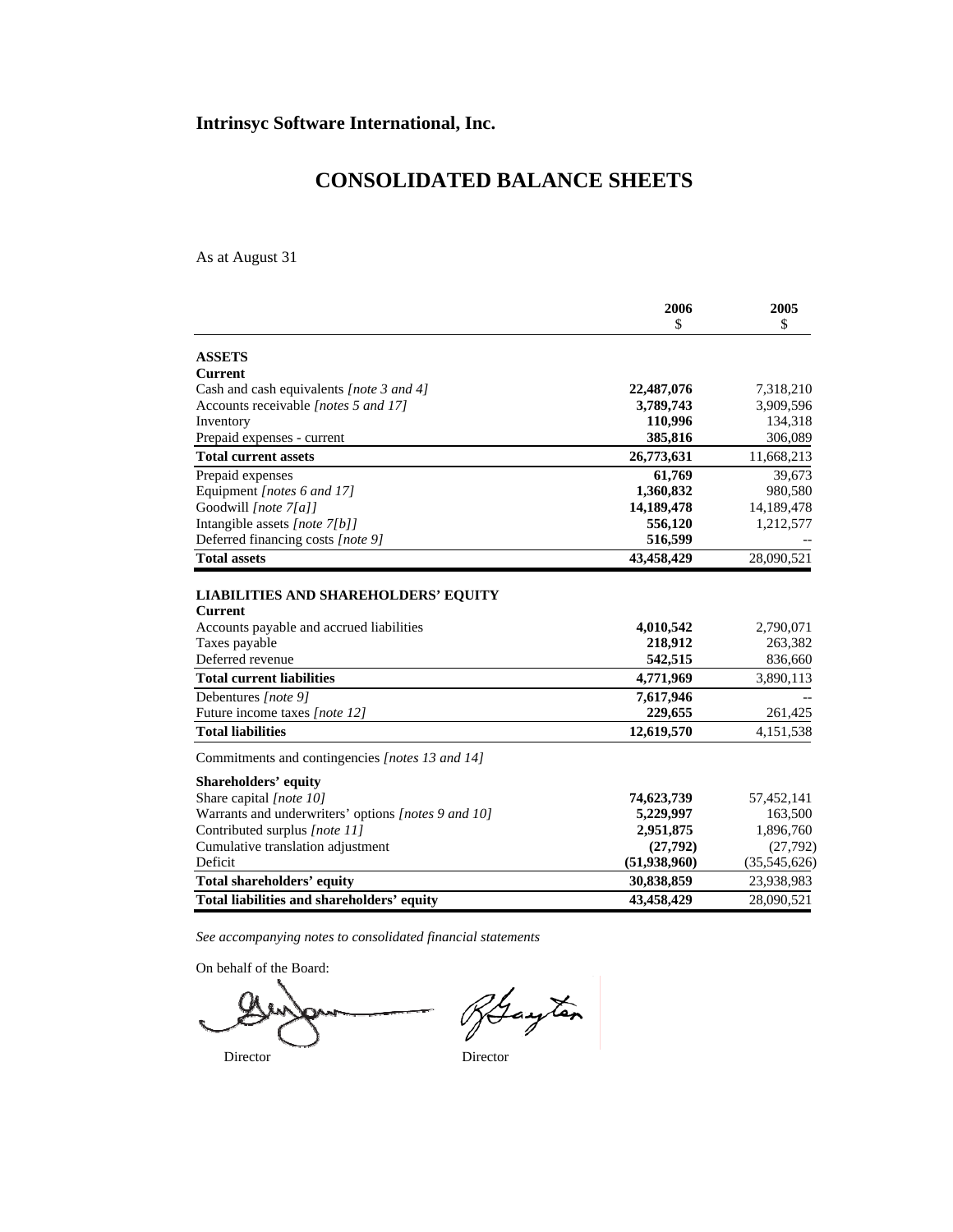## **Intrinsyc Software International, Inc.**

# **CONSOLIDATED STATEMENTS OF OPERATIONS AND DEFICIT**

Years ended August 31

|                                                       | 2006       | 2005       |
|-------------------------------------------------------|------------|------------|
|                                                       | \$         | \$         |
| Revenues [note 17]                                    | 18,657,717 | 17,539,105 |
| Cost of sales                                         | 11,318,054 | 9,080,999  |
|                                                       | 7,339,663  | 8,458,106  |
| <b>Expenses</b>                                       |            |            |
| Administration                                        | 5,407,944  | 4,185,208  |
| Marketing and sales                                   | 3,456,723  | 3,008,441  |
| Research and development                              | 10,969,692 | 4,042,779  |
| Amortization                                          | 1,061,174  | 825,150    |
| Stock-based compensation [note 11]                    | 915,115    | 816,214    |
| Technology Partnerships Canada Funding                |            |            |
| Investment [note 13]                                  | 260,905    | 214,652    |
|                                                       | 22,071,553 | 13,092,444 |
| Loss before other (earnings) expense and income taxes | 14,731,890 | 4,634,338  |
| Other expense (earnings)                              |            |            |
| Foreign exchange loss [note 16]                       | 428,220    | 482,657    |
| Loss on disposal of equipment                         | 671        |            |
| Interest income                                       | (551,785)  | (119, 830) |
| Accretion and amortization - long term debt [note 9]  | 744,098    |            |
| Interest expense – long term debt [note 9]            | 909,590    |            |
|                                                       | 1,530,794  | 362,827    |
| Loss before income taxes                              | 16,262,684 | 4,997,165  |
| Income tax expense (recovery) [note 12]               |            |            |
| Current                                               | 202,929    | 77,424     |
| Future                                                | (72, 279)  | (94, 608)  |
|                                                       | 130,650    | (17, 184)  |
| Loss for the year                                     | 16,393,334 | 4,979,981  |
| Deficit, beginning of year                            | 35,545,626 | 30,565,645 |
| Deficit, end of year                                  | 51,938,960 | 35,545,626 |
| Loss per share (basic and diluted)                    | 0.24       | 0.09       |
| Weighted average number of shares outstanding         | 67,618,153 | 54,477,377 |

*See accompanying notes to consolidated financial statements*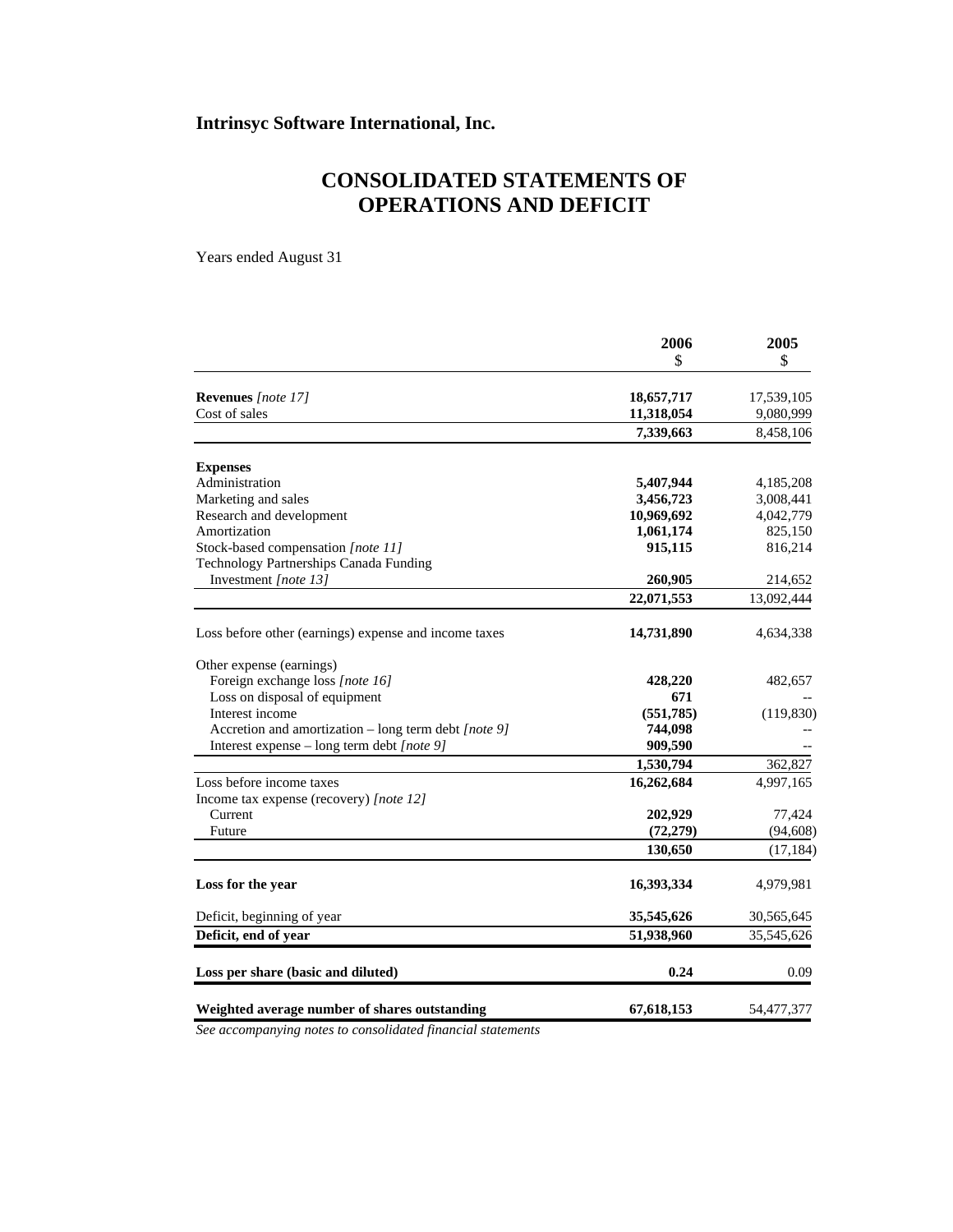# **CONSOLIDATED STATEMENTS OF CASH FLOWS**

Years ended August 31

|                                                                                 | 2006<br>\$     | 2005<br>\$  |
|---------------------------------------------------------------------------------|----------------|-------------|
|                                                                                 |                |             |
| <b>OPERATING ACTIVITIES</b>                                                     | (16,393,334)   | (4,979,981) |
| Loss for the year<br>Items not involving cash                                   |                |             |
| Amortization                                                                    | 1,061,174      | 825,150     |
| Future income taxes                                                             | (31,770)       | (94, 608)   |
| Stock-based compensation [note 11]                                              | 915,115        | 816,214     |
| Accretion and amortization - long term debt                                     | 744,098        |             |
| Changes in non-cash operating working capital                                   |                |             |
| Income taxes payable                                                            | (44, 470)      | 133,640     |
| Accounts receivable                                                             | 119,852        | (528, 325)  |
| Other receivable                                                                |                | 947,374     |
| Inventory                                                                       | 23,323         | 143,522     |
| Prepaid expenses                                                                | (101, 823)     | (10,982)    |
| Accounts payable and accrued liabilities                                        | 1,220,468      | 888,033     |
| Deferred revenue                                                                | (294, 145)     | 190,840     |
|                                                                                 |                |             |
| Cash used in operating activities                                               | (12, 781, 512) | (1,669,123) |
|                                                                                 |                |             |
| <b>INVESTING ACTIVITIES</b>                                                     |                |             |
| Acquisition of intangible assets                                                |                | (184, 875)  |
| Purchase of equipment                                                           | (784, 969)     | (552,316)   |
| Cash used in investing activities                                               | (784,969)      | (737, 191)  |
|                                                                                 |                |             |
| <b>FINANCING ACTIVITIES</b><br>Issuance of common shares and warrants [note 10] | 24,123,936     |             |
|                                                                                 | (2,344,984)    | 5,632,671   |
| Share issuance costs [note 10]                                                  |                | (508, 607)  |
| Debentures [note 9]                                                             | 8,000,000      |             |
| Debentures issuance costs [note 9]                                              | (1,043,605)    |             |
| Cash provided by financing activities                                           | 28,735,347     | 5,124,064   |
| Increase in cash and cash equivalents                                           | 15,168,866     | 2,717,750   |
| Cash and cash equivalents, beginning of year                                    | 7,318,210      | 4,600,460   |
|                                                                                 |                |             |
| Cash and cash equivalents, end of year                                          | 22,487,076     | 7,318,210   |
| <b>Supplementary information</b>                                                |                |             |
| Interest paid                                                                   | 903,749        | 14,203      |
| Interest received                                                               | 503,329        | 132,035     |
| Income taxes paid (recovered)                                                   | 117,630        | (11,007)    |

*See accompanying notes to consolidated financial statements*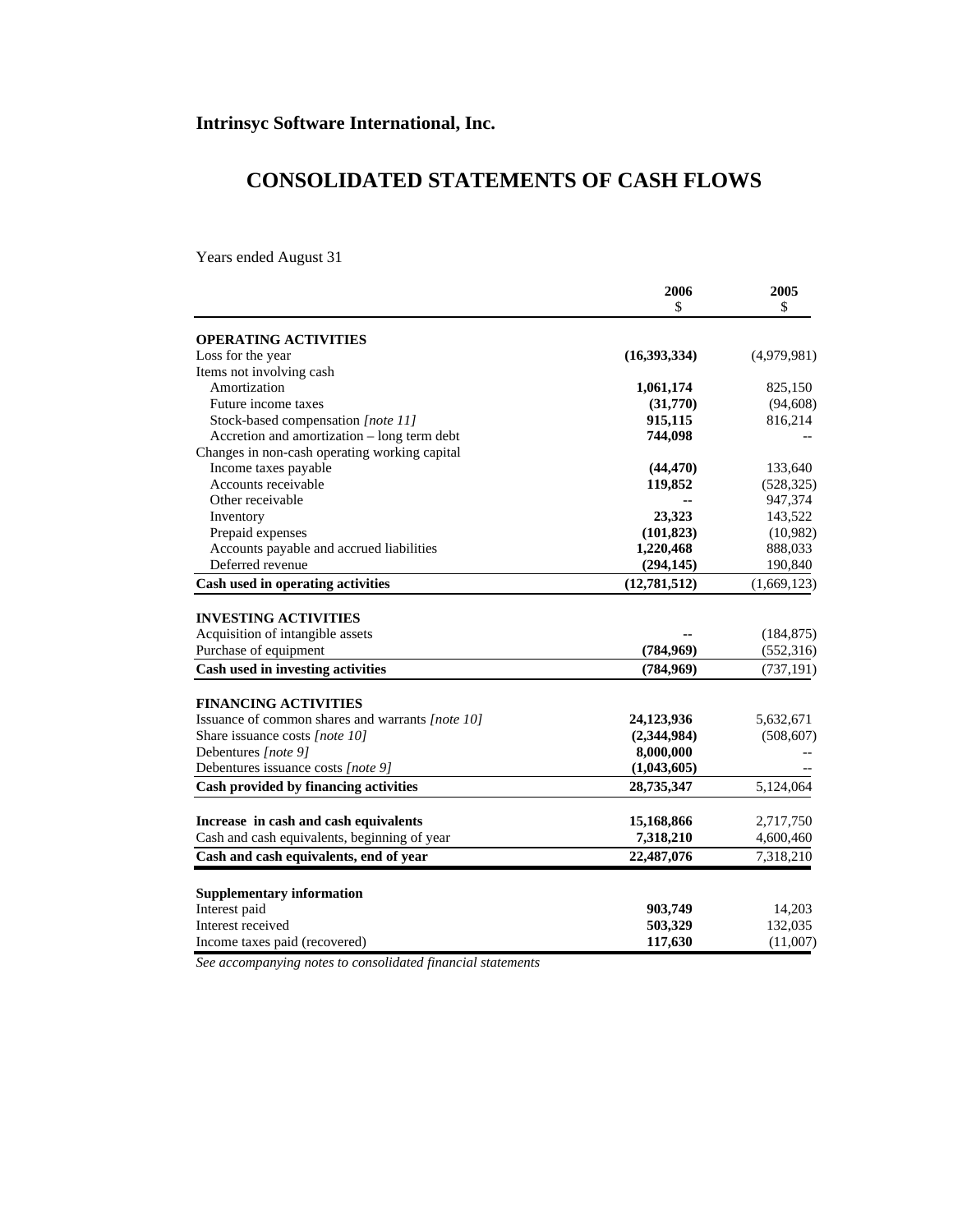August 31, 2006 & 2005

### **1. ORGANIZATION**

The Company was incorporated on August 31, 1992 under the laws of Alberta and continued under the Company Act (British Columbia) on July 19, 1995. Articles of Continuance were filed under the Canada Business Corporations Act on May 1, 2003 to continue the Company federally and change the name of the Company from Intrinsyc Software, Inc. to Intrinsyc Software International, Inc. The Company is a mobility software and services company that specializes in providing smartphone and feature phone software licensing and supporting systems integration services to handset manufacturers and their partners. The Company's technologies and services make it possible for customers to identify, create and deliver mobile devices and solutions.

### **2. SIGNIFICANT ACCOUNTING POLICIES**

These consolidated financial statements are presented in Canadian dollars and have been prepared by management in accordance with Canadian generally accepted accounting principles.

#### **Principles of consolidation**

The accompanying consolidated financial statements include the accounts of Intrinsyc Software International, Inc. (the "Company") and its wholly-owned subsidiaries, Intrinsyc Software (USA) Inc., Linar Limited, Intrinsyc Europe Limited, NMI Electronics Limited and Intrinsyc Software (Barbados), Inc. The Company has eliminated all significant inter-company balances and transactions. These consolidated financial statements are stated in Canadian dollars and have been prepared in accordance with Canadian generally accepted accounting principles.

#### **Use of estimates**

The preparation of financial statements in conformity with Canadian generally accepted accounting principles requires management to make estimates and assumptions that affect the reported amounts of assets and liabilities and the disclosure of contingent assets and liabilities at the date of the financial statements, and the reported amounts of revenues and expenses during the reporting period. Actual results could differ from those estimates used in the preparation of the financial statements.

#### **Cash equivalents**

Cash equivalents include short-term deposits, which are all deposits rated R1, term deposits, savings investment deposits, guaranteed investment certificate deposits or banker's acceptances, with a term to maturity of three months or less when acquired and are valued at cost plus interest earned.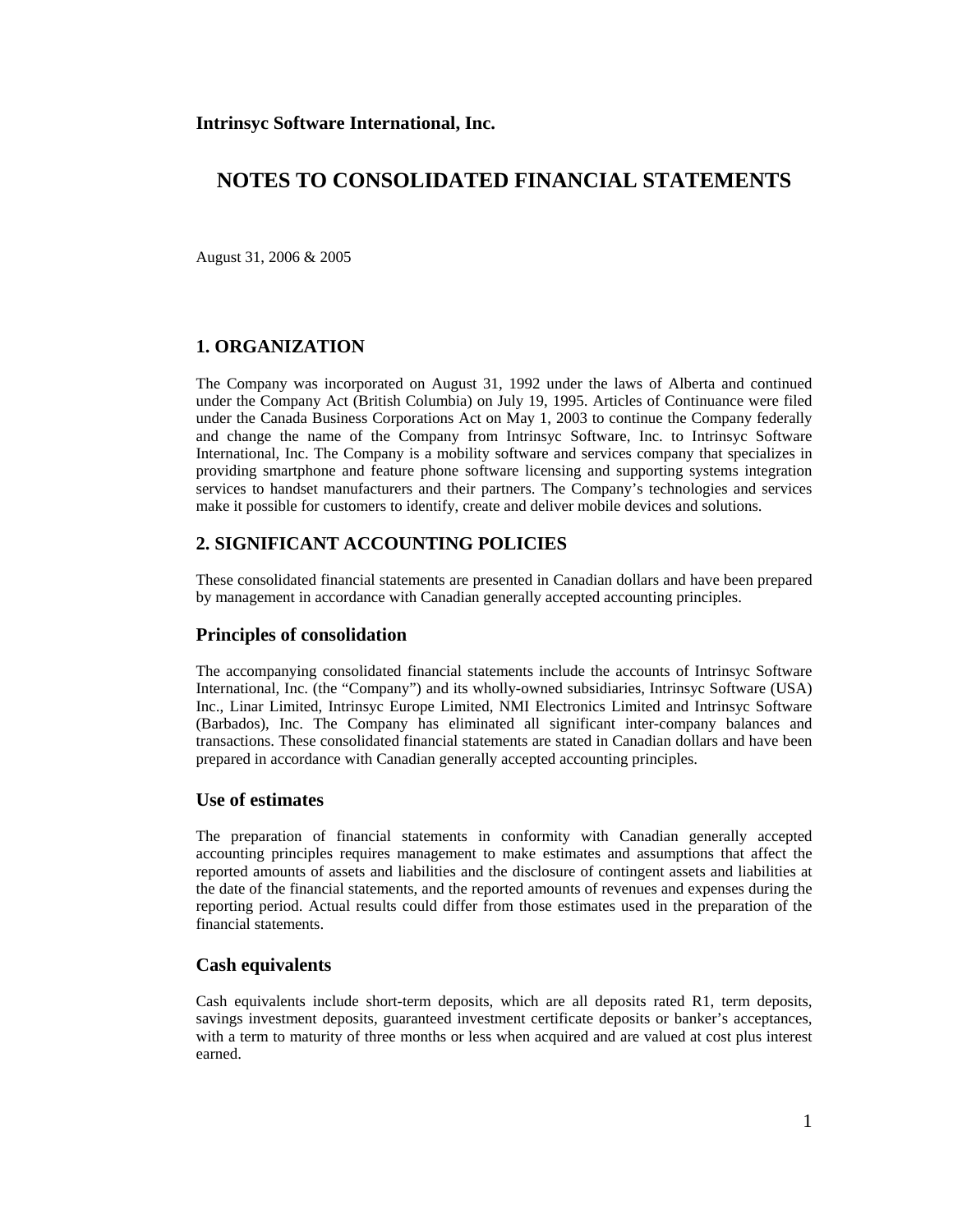**Intrinsyc Software International, Inc.** 

## **NOTES TO CONSOLIDATED FINANCIAL STATEMENTS**

August 31, 2006 & 2005

### **2. SIGNIFICANT ACCOUNTING POLICIES (cont'd.)**

#### **Inventory**

Inventory is valued at the lower of cost and estimated net realizable value with cost being determined on a first-in-first-out basis.

### **Allowance for doubtful accounts**

The Company records an allowance for doubtful accounts related to accounts receivable that are considered to be uncollectible. The allowance is based on the Company's knowledge of the financial condition of its customers, the aging of the receivables, the current business environment and historical experience. A change to these factors could impact the estimated allowance and the provision for bad debts.

#### **Research and development**

The Company expenses research and development costs as they are incurred.

### **Equipment**

Equipment is initially recorded at cost. Amortization is subsequently provided on the following basis:

| Computers and equipment | 30% declining-balance |
|-------------------------|-----------------------|
| Computer software       | 3 years straight-line |
| Furniture and fixtures  | 20% declining-balance |

Leasehold improvements are amortized on a straight-line basis over the shorter of the initial lease term or their expected useful life.

#### **Leases**

Leases are classified as either capital or operating. Those leases, which transfer substantially all the benefits and risks of ownership of the property to the Company are accounted for as capital leases. Capital lease obligations reflect the present value of future lease payments, discounted at the appropriate interest rate.

All other leases are accounted for as operating leases wherein rental payments are charged to income as incurred.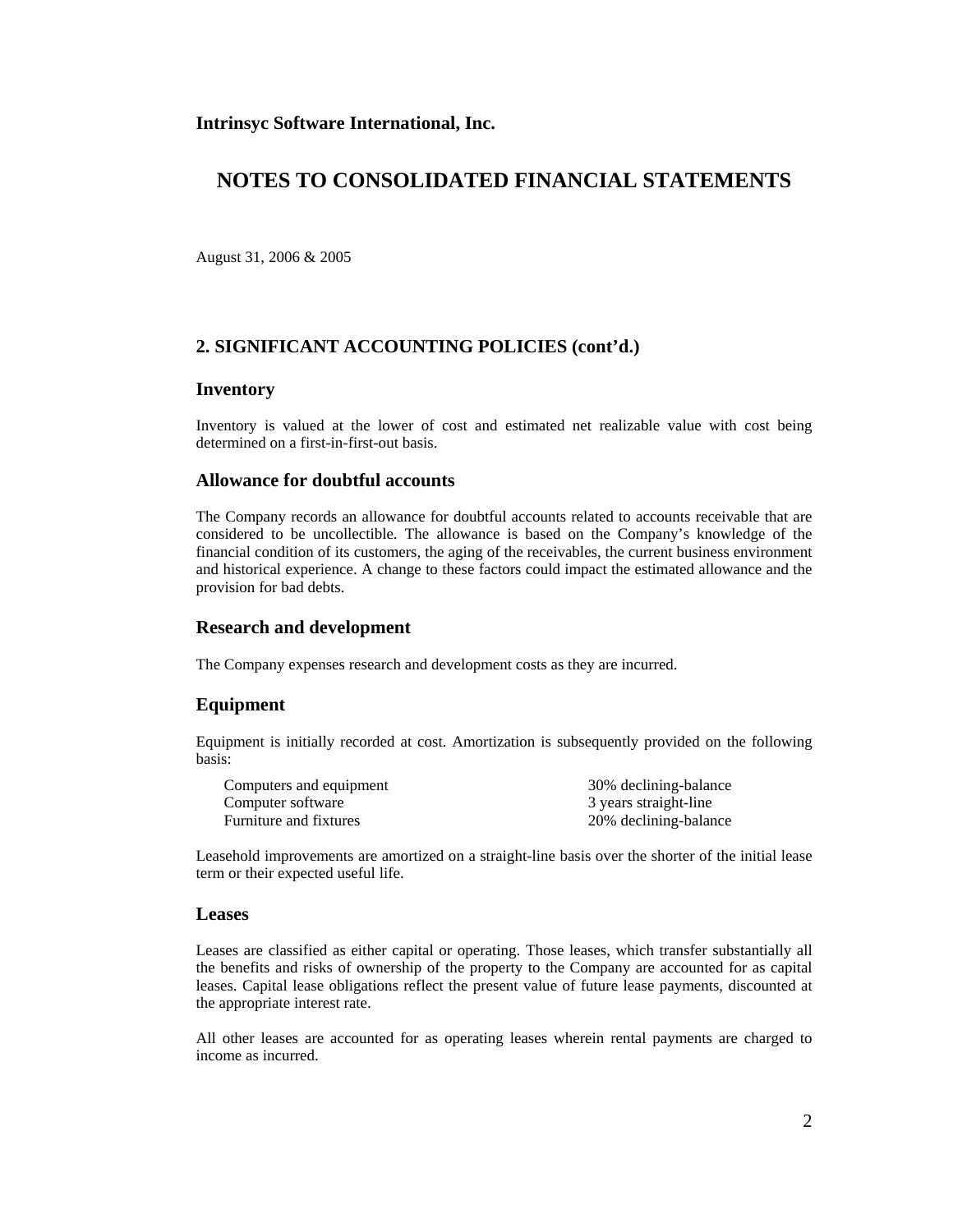**Intrinsyc Software International, Inc.** 

## **NOTES TO CONSOLIDATED FINANCIAL STATEMENTS**

August 31, 2006 & 2005

## **2. SIGNIFICANT ACCOUNTING POLICIES (cont'd.)**

#### **Intellectual property and other intangible assets**

Intangible assets acquired either individually or with a group of other assets are initially recognized and measured at cost. The cost of a group of intangible assets acquired in a transaction, including those acquired in a business combination that meet the specified criteria for recognition apart from goodwill, is allocated to the individual assets acquired based on their relative fair values.

Intangible assets with finite useful lives are amortized over their estimated useful lives. The amortization methods and estimated useful lives of intangible assets are reviewed annually.

Intangible assets with indefinite useful lives are not amortized and are tested for impairment annually or more frequently if events or changes in circumstances indicate that the asset might be impaired. The impairment test compares the carrying amount of the intangible asset with its fair value, and an impairment loss is recognized in income for the excess, if any.

Intellectual property is recorded at cost. Intellectual property related to software is amortized on a straight-line basis over six years.

#### **Goodwill**

Goodwill is the residual amount that results when the purchase price of an acquired business exceeds the sum of the amounts allocated to the identifiable assets acquired less the liabilities assumed based on their fair values. Goodwill is allocated as of the date of the business combination to the Company's reporting unit's that are expected to benefit from the synergies of the business combination.

Goodwill is not amortized and is annually tested for impairment or more frequently if events or changes in circumstances indicate that the asset might be impaired. The impairment test is carried out in two steps. The first step is to compare the carrying amount of the reporting unit to its fair value. When the fair value of a reporting unit exceeds its carrying amount, goodwill of the reporting unit is considered not to be impaired and the second step of the impairment test is unnecessary. Management has completed the first step of the goodwill impairment test as of August 31, 2005 and August 31, 2006.

The second step has not been required, but would be carried out if the carrying amount of a reporting unit exceeds its fair value, in which case the implied fair value of the reporting unit's goodwill is compared with its carrying amount to measure the amount of the impairment loss, if any. The implied fair value of the reporting unit's goodwill is determined in the same manner as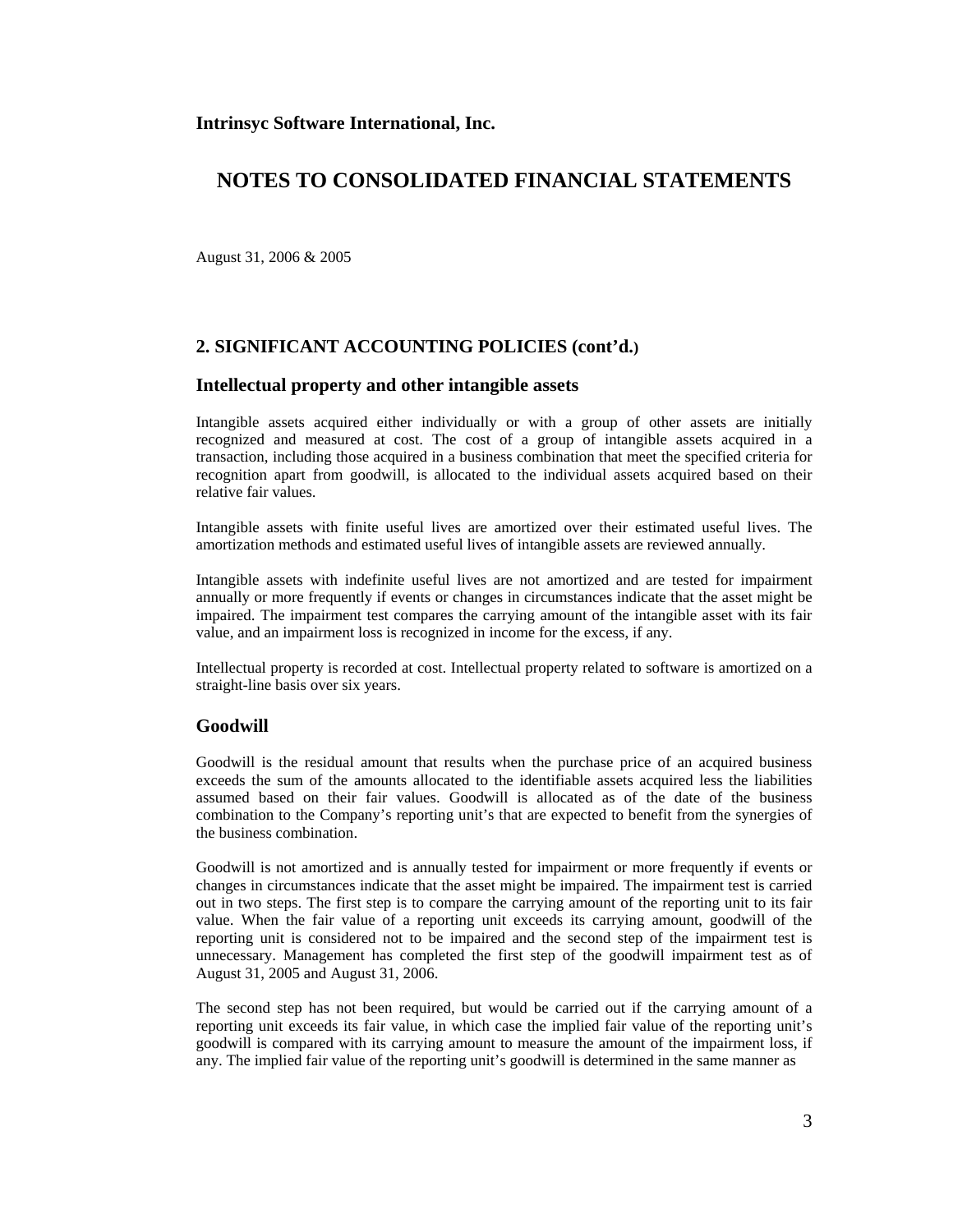August 31, 2006 & 2005

### **2. SIGNIFICANT ACCOUNTING POLICIES (cont'd.)**

the value of goodwill is determined in a business combination described in the first paragraph, using the fair value of the reporting unit as if it was the purchase price. When the carrying amount of a reporting unit's goodwill exceeds the implied fair value of the goodwill, an impairment loss is recognized in an amount equal to the excess and is presented as a separate line item in the consolidated statement of operations before extraordinary items and discontinued operations.

#### **Revenue recognition**

The Company recognizes revenue from the sale of product and software licences upon transfer of title, which generally occurs on shipment, unless there are significant post-delivery obligations or collection is not considered probable at the time of sale. When significant post-delivery obligations exist, revenue is deferred until such obligations are fulfilled. Revenue from support obligations is deferred and recognized ratably over the period of the obligation. Revenue from consulting and other services is recorded as the services are performed if there is reasonable certainty as to collectibility.

Revenues from contracts with milestone payments are recognized using the percentage of completion method based on costs incurred relative to total estimated costs to complete. Changes of contract price, total estimated costs, or estimated losses, if any, are included in the determination of estimated cumulative revenues and expenses in the period the change is determined by management.

#### **Unbilled revenue**

Unbilled revenue is revenue that has been recognized using the percentage of completion method of accounting less amounts billed to the customer in accordance with the milestone terms of the contract. Unbilled revenue is reduced when customers are invoiced and the respective accounts receivable are recorded.

## **Derivative financial instruments**

Derivative financial instruments are utilized by the Company in the management of its foreign currency exposure to reduce its exposure to fluctuations in foreign exchange on certain committed and anticipated transactions. The Company formally documents the relationships between derivative financial instruments and hedged items, as well as the risk management objective and strategy. The Company assesses, on an ongoing basis, whether the derivative financial instruments continue to be effective in offsetting changes in fair values or cash flows of the hedged transactions.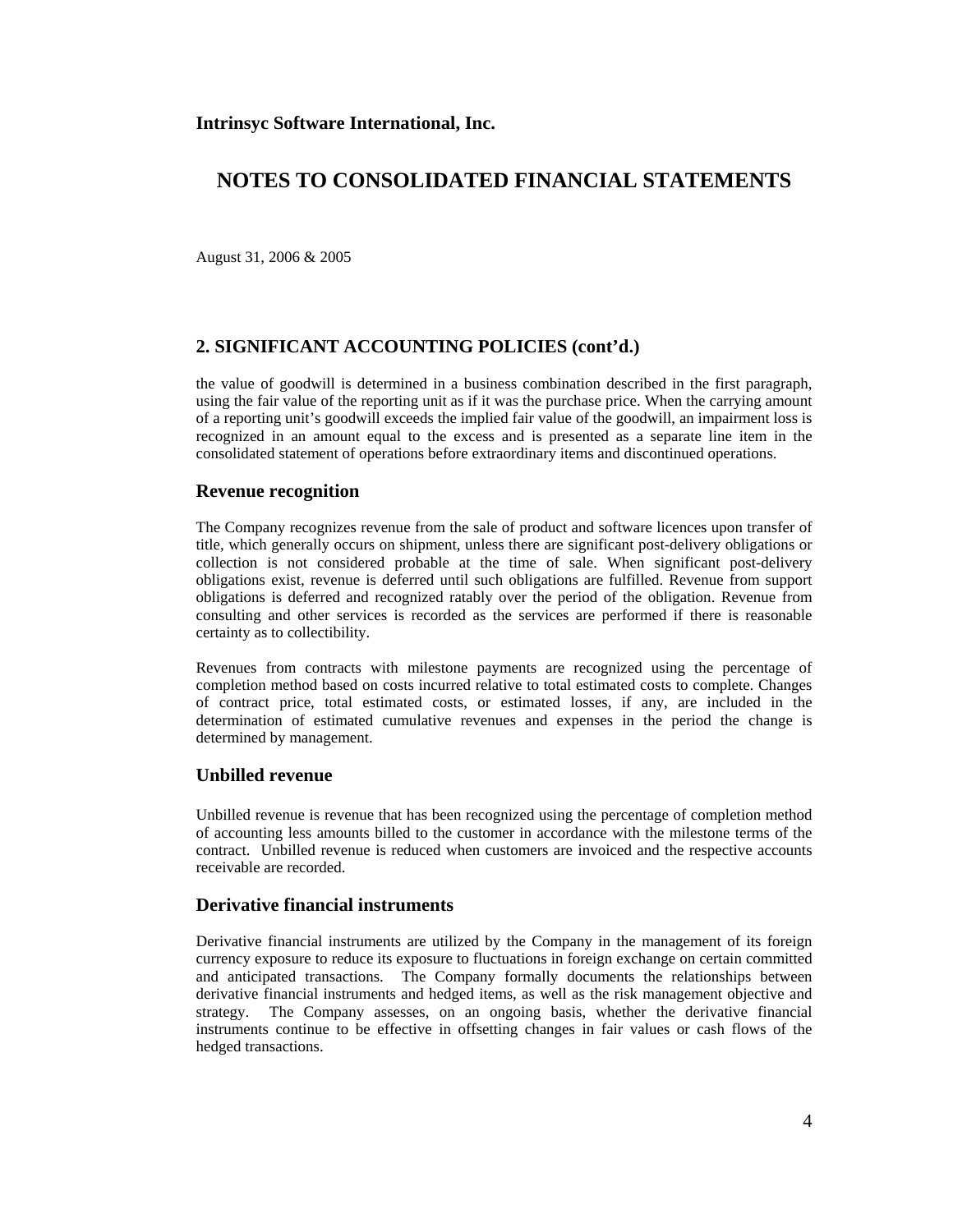August 31, 2006 & 2005

### **2. SIGNIFICANT ACCOUNTING POLICIES (cont'd.)**

Foreign exchange translation gains and losses on foreign currency denominated derivative financial instruments used to hedge anticipated or committed foreign currency exposures are recognized as an adjustment to the related operating costs, revenue or capital expenditures when the hedged transaction is recorded. Derivatives that are not subject to hedge accounting are recorded on the consolidated balance sheet with the changes in fair value being recorded in the consolidated statement of operations each period. For the year ended August 31, 2006, all derivative financial instruments met the criteria for hedge accounting.

#### **Warranty costs**

The Company accrues warranty costs based on management's best estimate, with reference to past experience.

#### **Share issue costs**

The Company reduces the value of consideration assigned to shares issued by the costs, net of income tax recoveries, of issuing the shares.

#### **Impairment of equipment**

The Company monitors the recoverability of equipment, based on factors such as future utilization, business climate and the future undiscounted cash flows expected to result from the use of the related assets. The Company's policy is to record an impairment loss in the period when the Company determines that the carrying amount of the asset will not be recoverable. At that time, the carrying amount is written down to the undiscounted future cash flows. As at August 31, 2006, the Company has not recorded any such impairment losses.

#### **Translation of foreign currencies**

Foreign operations that are considered integrated (financially and operationally dependent on the parent) are translated to Canadian dollars using current rates of exchange for monetary assets and liabilities. Historical rates of exchange are used for non-monetary assets and liabilities and average rates for the period are used for revenues and expenses except for amortization, which is translated at exchange rates used in the translation of the related asset accounts. Gains or losses resulting from these translation adjustments are included in income.

Foreign operations that are considered self-sustaining (financially and operationally independent of the parent) are translated to Canadian dollars using the current rates of exchange for assets and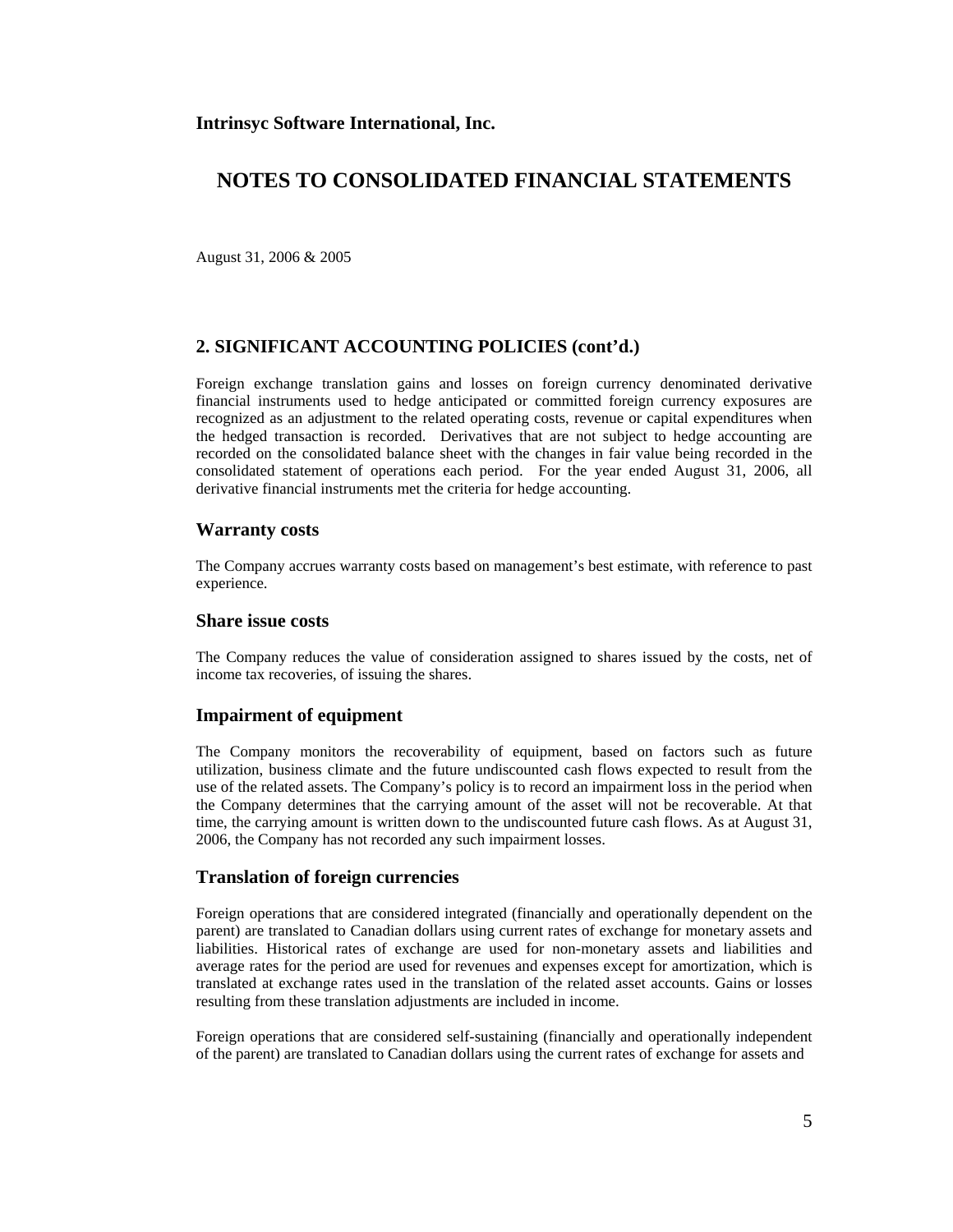August 31, 2006 & 2005

### **2. SIGNIFICANT ACCOUNTING POLICIES (cont'd.)**

liabilities and using average rates for the year for revenues and expenses. Gains or losses resulting from these translation adjustments are deferred in a separate component of shareholders' equity ("Cumulative translation adjustment") until there is a realized reduction in the parent's net investment in the foreign operation.

Transactions completed in foreign currencies are recorded in Canadian dollars at the rates prevailing at the time of the transactions. Monetary assets and liabilities denominated in foreign currencies are recorded in the consolidated financial statements in equivalent Canadian dollars at the rate of exchange prevailing at the balance sheet date.

#### **Loss per share**

The loss per share is calculated by using the weighted average number of common shares outstanding during the period. If in a reporting period the Company has outstanding dilutive equity instruments, the diluted loss per share is calculated using the treasury stock method. Diluted per share amounts have not been disclosed as the effect of outstanding options and warrants is anti-dilutive for all periods presented.

#### **Income taxes**

The Company follows the liability method of accounting for income taxes. Under this method, future income taxes are recognized for the future income tax consequences attributable to differences between the financial statement carrying values of existing assets and liabilities and their respective income tax bases (temporary differences). Changes in the net future tax asset or liability are included in income. Future tax assets and liabilities are measured using enacted or substantively enacted tax rates expected to apply to taxable income in the years in which temporary differences are expected to be recovered or settled. The effect on future income tax assets and liabilities of a change in tax rates is included in income in the period that includes the substantive enactment date. Future income tax assets are evaluated and if their realization is not considered "more likely than not", a valuation allowance is provided.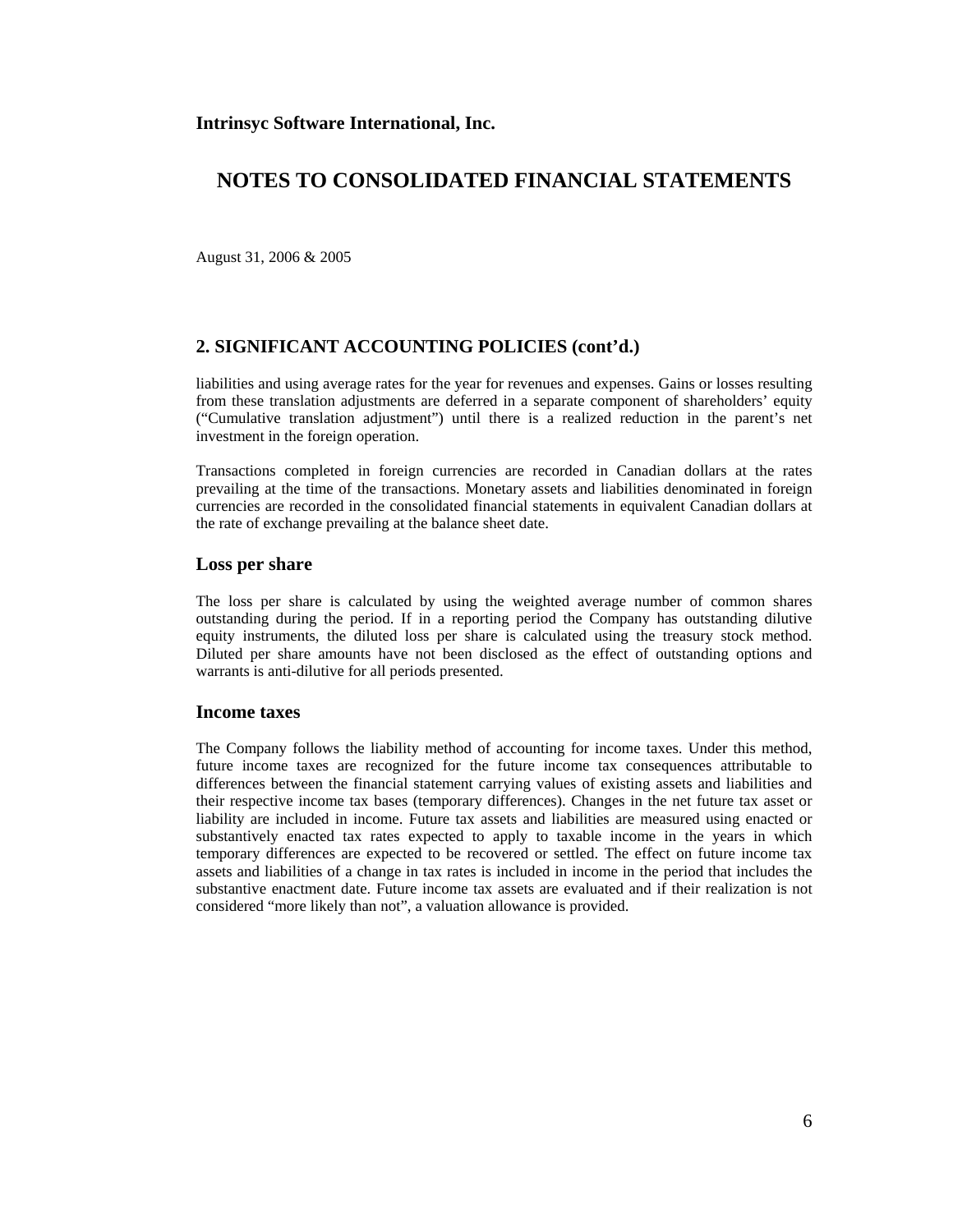August 31, 2006 & 2005

## **3. OPERATING LINE OF CREDIT**

In Canada, the Company has an operating line of credit for borrowings up to \$1,000,000, bearing interest at prime rate. Prime rate was 6.00% at August 31, 2006 [2005 - 4.50%]. The line is collateralized by a \$1,050,000 Guaranteed Investment Certificate of Deposit. There were no borrowings outstanding against the operating line of credit as at August 31, 2006 and 2005. The Company also has a US chequing account with an overdraft limit that is collateralized by restricted cash in the amount of \$13,800 (\$12,500 USD). There were no borrowings outstanding against the overdraft as at August 31, 2006.

### **4. CASH AND CASH EQUIVALENTS**

|                    | 2006<br>\$ | 2005      |
|--------------------|------------|-----------|
| Cash               | 22,487,076 | 2,309,178 |
| Short-term deposit | $-$        | 5,009,032 |
|                    | 22,487,076 | 7,318,210 |

## **5. ACCOUNTS RECEIVABLE**

|                                     | 2006                 | 2005                 |
|-------------------------------------|----------------------|----------------------|
| Trade and miscellaneous receivables | 3,129,351            | 3,465,144            |
| Unbilled revenue                    | 660.392<br>3,789,743 | 444.452<br>3,909,596 |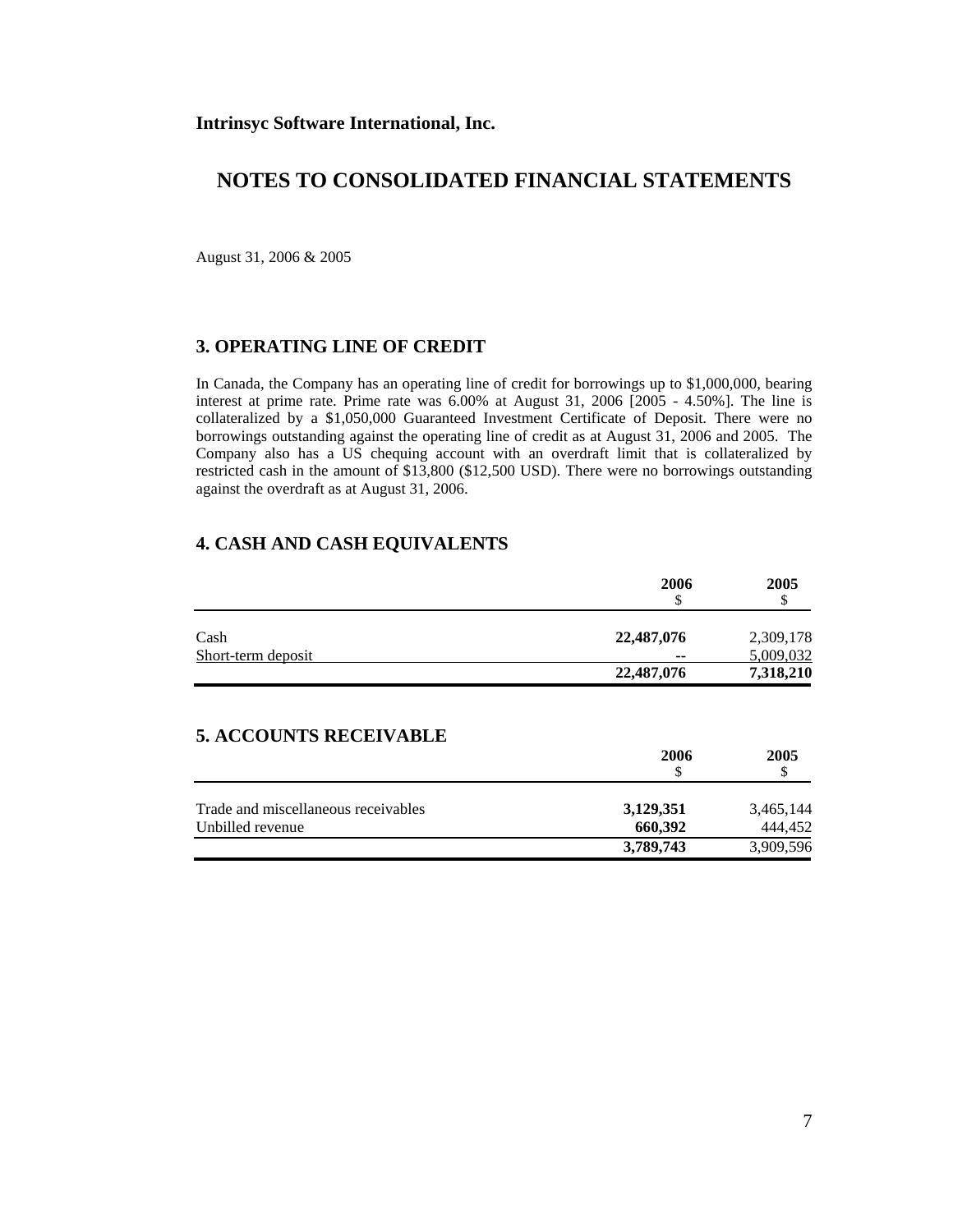August 31, 2006 & 2005

## **6. EQUIPMENT**

|                         | Cost      | Accumulated<br>amortization | Net book    |
|-------------------------|-----------|-----------------------------|-------------|
|                         | \$        | \$                          | value<br>\$ |
|                         |           |                             |             |
| 2006                    |           |                             |             |
| Computers and equipment | 2,358,083 | 1,583,442                   | 774,641     |
| Computer software       | 939,813   | 838,112                     | 101,701     |
| Furniture and fixtures  | 835,280   | 674,817                     | 160,463     |
| Leasehold improvements  | 654.419   | 330,392                     | 324,027     |
|                         | 4,787,595 | 3,426,763                   | 1,360,832   |
| 2005                    |           |                             |             |
| Computers and equipment | 1,984,900 | 1,359,523                   | 625,377     |
| Computer software       | 893,746   | 766,846                     | 126,900     |
| Furniture and fixtures  | 826,758   | 626,296                     | 200,462     |
| Leasehold improvements  | 332,244   | 304,403                     | 27,841      |
|                         | 4,037,648 | 3,057,068                   | 980,580     |

The aggregate amortization expense for the year ended August 31, 2006 was \$404,717 [2005 - \$410,004].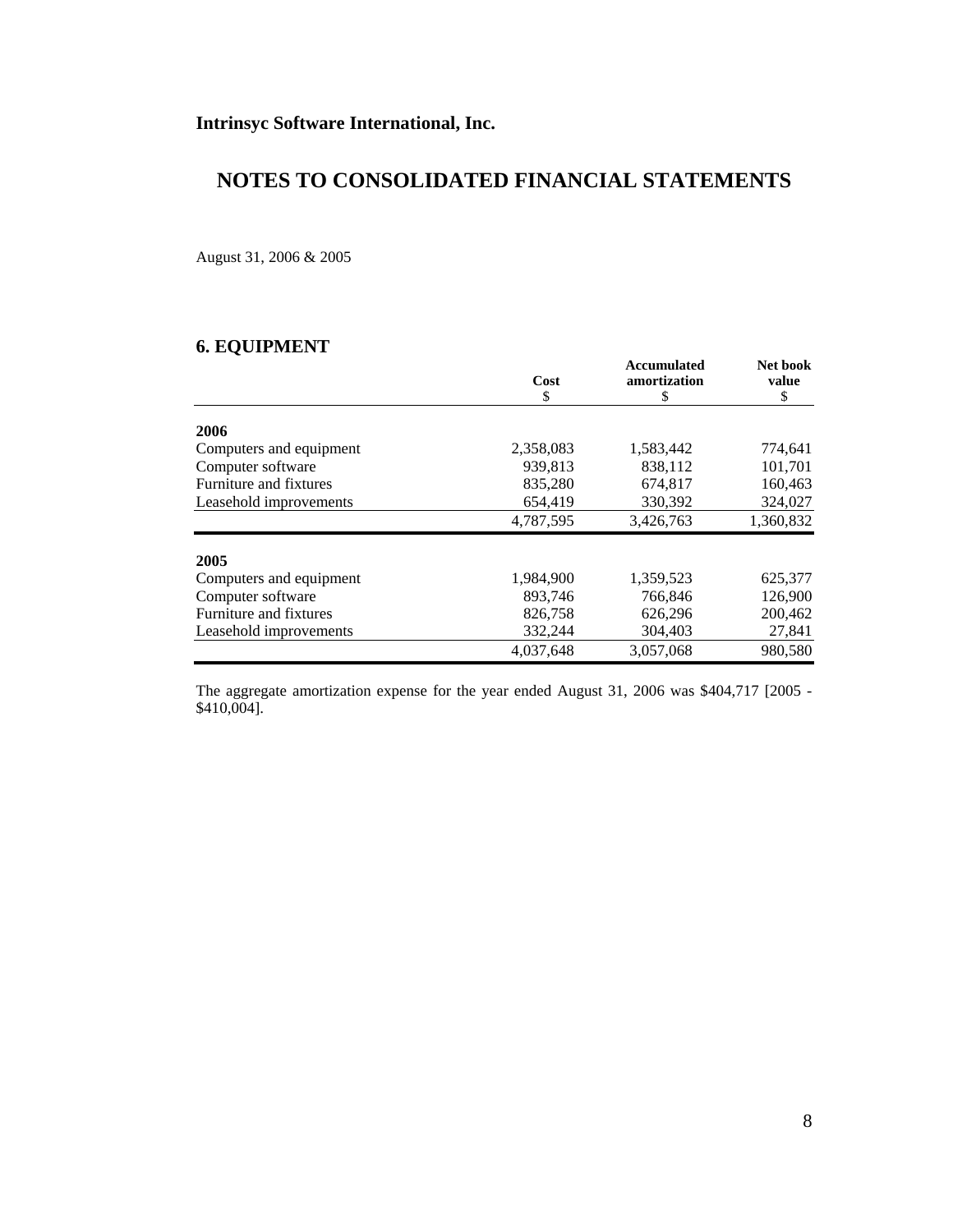August 31, 2006 & 2005

### **7. GOODWILL AND OTHER INTANGIBLE ASSETS**

- [a] There were no changes to the goodwill balance during the years ended August 31, 2006 and August 31, 2005.
- [b] Other intangible assets as at August 31, 2006 and 2005 were as follows:

|                         | Gross<br>carrying<br>amount<br>S | <b>Accumulated</b><br>amortization<br>\$ | <b>Total</b><br>\$ |
|-------------------------|----------------------------------|------------------------------------------|--------------------|
| 2006                    |                                  |                                          |                    |
| Intellectual property   | 3,336,679                        | 2,780,559                                | 556,120            |
| Other intangible assets | 274,080                          | 274,080                                  |                    |
|                         | 3,610,759                        | 3,054,639                                | 556,120            |
| 2005                    |                                  |                                          |                    |
| Intellectual property   | 3,336,679                        | 2,198,550                                | 1,138,129          |
| Other intangible assets | 274,080                          | 199,632                                  | 74,448             |
|                         | 3,610,759                        | 2,398,182                                | 1,212,577          |

 The aggregate amortization expense for the year ended August 31, 2006 was \$656,457 [2005 - \$415,146] including the amortization of \$196,000 of Intellectual Property costs in the year ended August 31, 2006 related to intellectual property that has been deemed to have no future benefit to the Company.

## **8. EMPLOYEE PENSION CONTRIBUTIONS**

|               | 2006<br>Φ<br>J | 2005<br>ω |
|---------------|----------------|-----------|
| Benefit costs | 548,579        | 339,477   |

The Company matches employees' pension contributions to registered pension plans each year as part of the employee benefits plan. The funds are transferred to the individual employees' pension plans once a year. The expense is accrued throughout the year.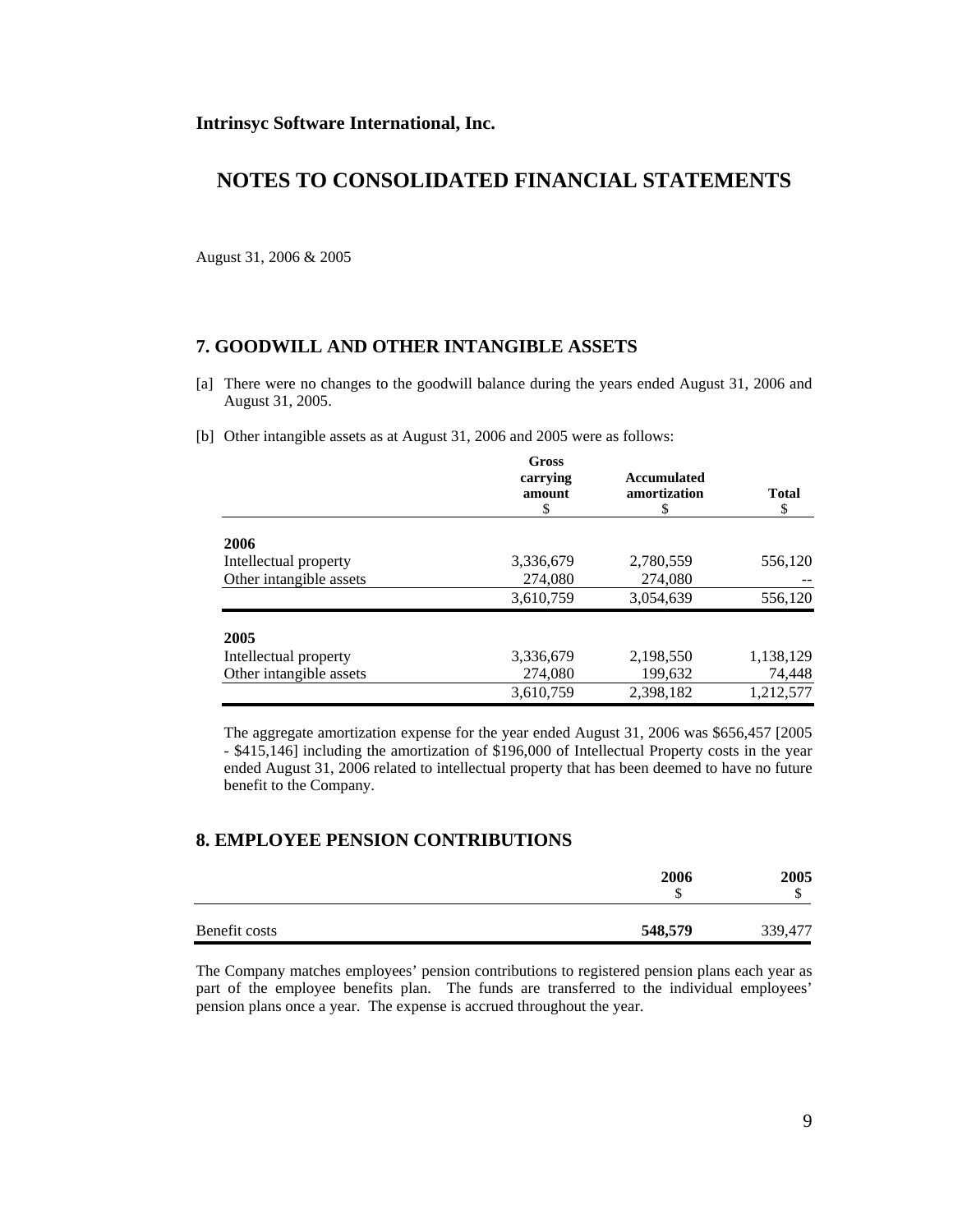August 31, 2006 & 2005

#### **9. DEBENTURES**

On October 3, 2005, the Company closed an \$8.0 million debenture financing (the "Debenture Financing") with Wellington Financial Fund II ("Wellington Financial"). The financing was by way of secured Debentures (the "Debentures") maturing on October 3, 2007, at which time the \$8.0 million will become due and payable. The maturity date may be extended by one year by the Company if the Company meets certain pre-determined financial targets and may also accelerate in certain circumstances including a default by the Company or in the event of a change of control of the Company. The Company has the right to repay the Debentures in whole or in part at any time following such date which is six months from the date following the closing date (April 3, 2006), and subject to certain restrictions. The Debentures have an annual interest rate of 12.5% with monthly payments of interest only until maturity, and are collateralized by a charge over all of the assets of the Company and its subsidiaries. Under the terms of the debentures, the Company must maintain a minimum cash balance of \$2 million and tangible net assets in excess of \$500,000.

Concurrent with the financing, the Company has issued to Wellington Financial an aggregate of 3,870,968 warrants of the Company (the "Warrants"). Each warrant entitles the holder to purchase one common share of the Company at an exercise price of \$0.62 per share at any time prior to October 3, 2010.

The gross proceeds for the Debentures were allocated to the Debentures and the Warrants based on the relative fair value of each security at the time of issuance. Accordingly, \$7,310,973 was allocated to the Debentures and \$689,027 was allocated to the Warrants. The fair value of the Debentures was determined by discounting the expected future cash flows of the principal and interest payments using a discount rate of 19%, which, in management's opinion, approximates the market rate of interest for similar instruments, at the time of issue, without attached warrants. The carrying value of the Debentures will be accreted to their face value over their life to maturity (October 3, 2007). For the year ended August 31, 2006, the Company recorded \$306,973 [2005 – nil] as accretion expenses. The fair value of the Warrants recorded in shareholders' equity was determined using the Black-Scholes option pricing model.

There were a total of \$1,043,605 of legal, professional and transaction fees associated with the Debenture Financing. Of this amount, \$953,721 was recorded as deferred financing costs and \$89,884 was offset against the warrants in shareholders' equity on a proportionate basis based on the relative fair value of the Debentures and the Warrants resulting in a net valuation of the warrants of \$599,143. Deferred financing costs are being amortized over the twenty-four month life to maturity of the Debentures. During the year ended August 31, 2006, the Company recorded \$437,125 [2005 – nil] of amortization on the deferred financing costs.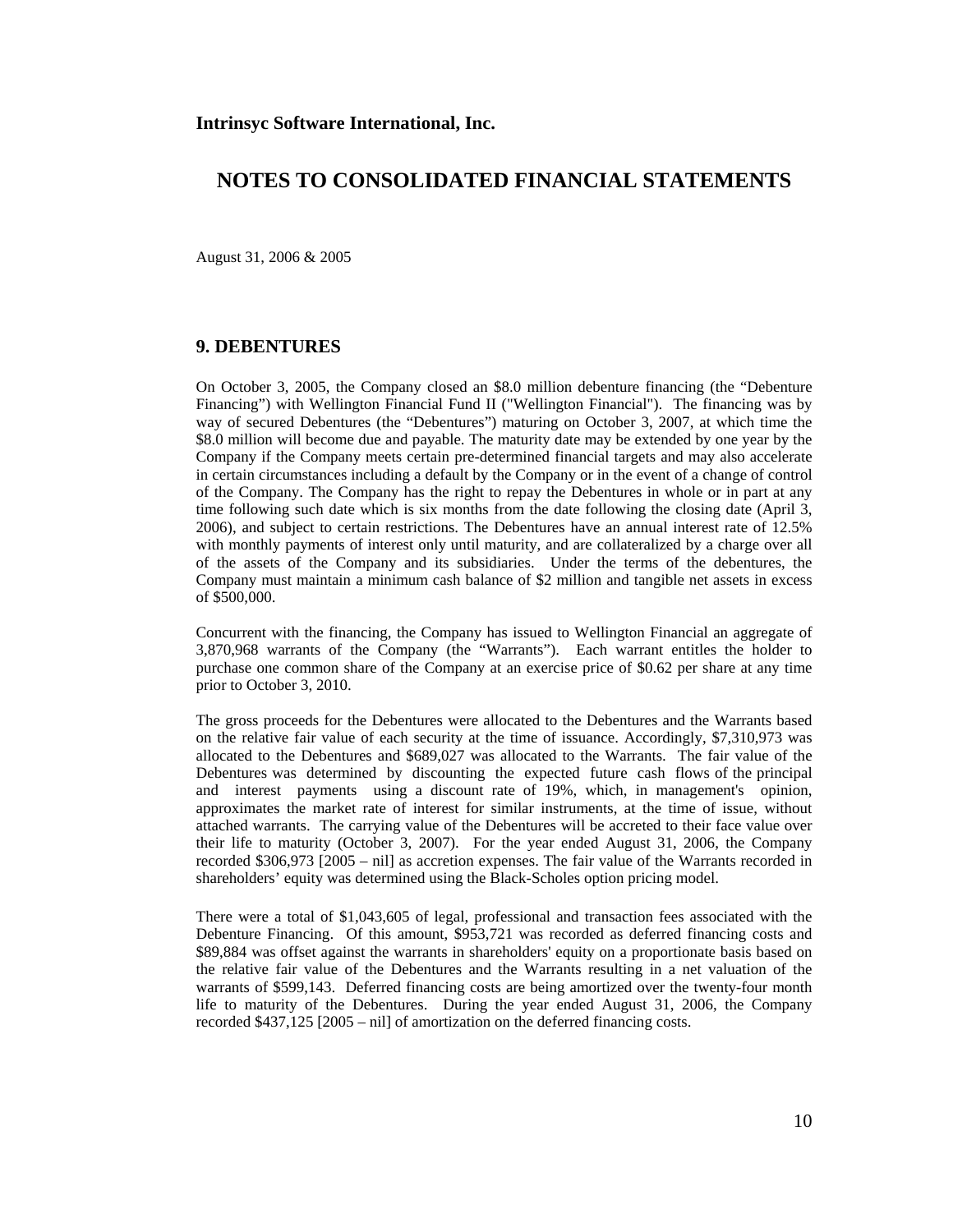August 31, 2006 & 2005

## **9. DEBENTURES (cont'd.)**

A summary of the Company's expenses related to the long-term debt financing are as follows:

|                                   | 2006      | 2005 |
|-----------------------------------|-----------|------|
|                                   | \$        | \$   |
| Non-cash accretion of debentures  |           |      |
| from carrying value to face value | 306,973   | --   |
| Non-cash amortization of          |           |      |
| debt financing charges            | 437,125   | --   |
| Total accretion and amortization  | 744,098   | --   |
| Cash interest expense             | 909,590   | --   |
|                                   | 1,653,688 | --   |

### **10. SHARE CAPITAL**

#### **Authorized**

 Unlimited number of common shares without par value; and Unlimited number of preference shares without par value.

### **Issued**

|                                                               | <b>Number</b>    | Amount     |
|---------------------------------------------------------------|------------------|------------|
|                                                               | of common shares | S          |
|                                                               |                  |            |
| Outstanding, August 31, 2004                                  | 44,986,975       | 52,328,077 |
| Shares issued in connection with October 2004 rights offering | 11,246,743       | 5,124,064  |
| Outstanding, August 31, 2005                                  | 56,233,718       | 57,452,141 |
| Warrants exercised                                            |                  | 23,500     |
| Shares issued in connection with stock options exercised      | 13,250           | 7.175      |
| Shares issued in connection with public offering              | 26,796,401       | 17,140,923 |
| Outstanding, August 31, 2006                                  | 83,043,369       | 74,623,739 |

The Company completed a rights offering for common shares on October 28, 2004 which was fully subscribed. The rights were exercised, resulting in the issuance of a total of 11,246,743 common shares on October 28, 2004, with gross proceeds amounting to \$5,632,671 at \$0.50 per common share. Net proceeds amounted to \$5,124,064.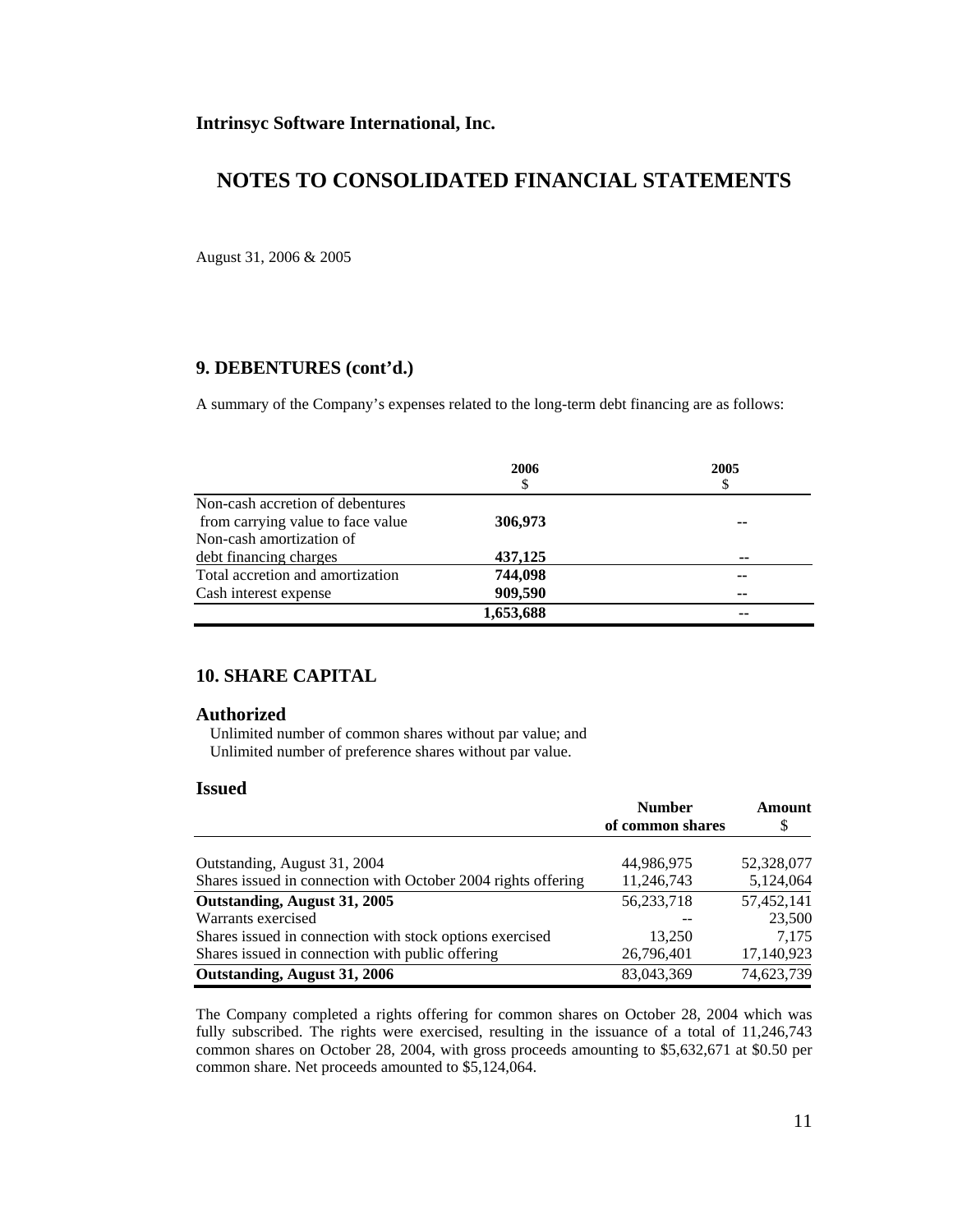August 31, 2006 & 2005

#### **10. SHARE CAPITAL (cont'd.)**

On March 2, 2006, the Company announced that it had entered into an agreement with a group of underwriters in connection with a public offering of units comprised of common shares and warrants to purchase common shares in the Company. The offering closed on March 30, 2006, and

a total of 26,796,401 units were sold at an offering price of \$0.90 per unit for gross proceeds of approximately \$24,116,761 with approximately \$2,344,984 of cash underwriters' fees and expenses resulting in net cash proceeds of \$21,771,777.

The units were divided into their constituent common shares and warrants upon closing, and as a result, an additional 26,796,401 common shares and 13,398,201 common share purchase warrants were issued by the Company on March 30, 2006. Each whole warrant entitles the holder thereof to purchase one common share at a price of \$1.05 for a period of four years following the closing of the offering. The warrants were valued at \$4,084,584.

The underwriters received 1,607,784 compensation options ("underwriters" options). This equates to 6% of the aggregate number of units sold under the offering. Each compensation option is exercisable to purchase one unit at the offering price for a period of two years following the closing date of March 30, 2006. The underwriters' options were valued at \$546,270.

The fair values of the warrants and underwriters' options recorded in shareholders' equity were determined using the Black-Scholes Option Pricing Model.

Net proceeds from the offering will be used to fund sales, marketing and research and development related to the Company's new Soleus mobile phone software platform, as well as for general corporate purposes.

## **Share option plan**

Under the terms of the Company's employee share option plan, the Board of Directors may grant options to employees, officers and directors. The plan provides for the granting of options at the closing price of the Company's stock prior to the grant date. Options granted on or after May 11, 1999 and before April 5, 2001 generally vest over three years with the first 1/3 vesting at the first anniversary date of the grant and the balance vesting in equal amounts at the end of each quarter thereafter. The Company determines the term of each option at the time it is granted, with options generally having a five year term. The Company has reserved 11,095,774 options for issuance under its employee share option plan, a total of 4,109,024 options have been exercised to date leaving a total of 6,986,750 options available for issuance of which 6,374,413 have been granted and are outstanding as at August 31, 2006.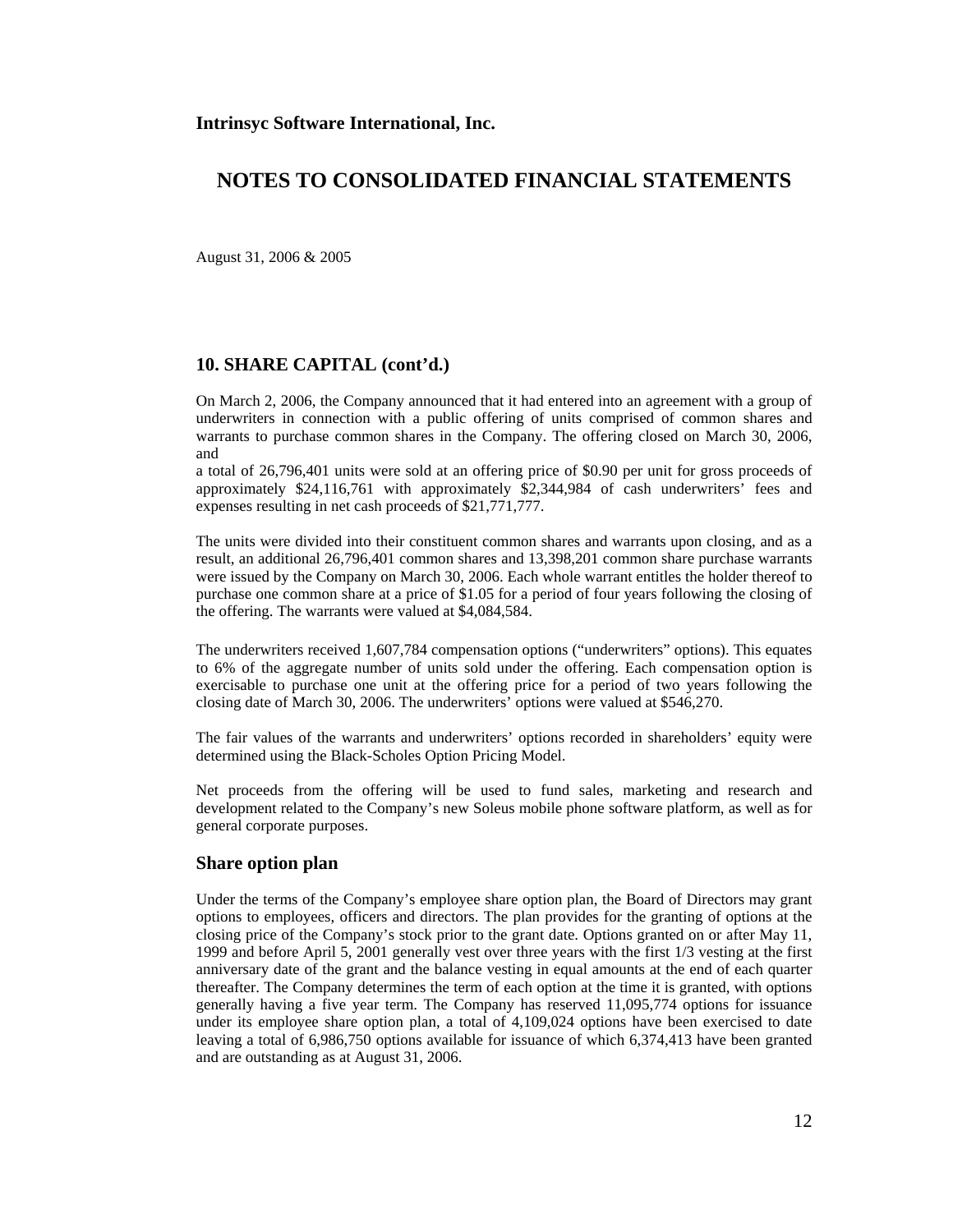August 31, 2006 & 2005

### **10. SHARE CAPITAL (cont'd.)**

A summary of the Company's share option activity for the years ended August 31, 2006 and 2005 is as follows: **Outstanding options** 

|                              | <b>Outstanding options</b> |                                    |
|------------------------------|----------------------------|------------------------------------|
|                              | <b>Number</b>              | Weighted average<br>exercise price |
|                              | of common shares           | \$                                 |
| Outstanding, August 31, 2004 | 4,694,906                  | 1.57                               |
| Options granted              | 2,008,860                  | 0.68                               |
| Options cancelled/expired    | (1,970,793)                | 1.99                               |
| Outstanding, August 31, 2005 | 4,732,973                  | 1.02                               |
| Options granted              | 2,913,030                  | 0.93                               |
| Options exercised            | (13,250)                   | 0.54                               |
| Options cancelled/expired    | (1,258,340)                | 1.29                               |
| Outstanding, August 31, 2006 | 6,374,413                  | 0.97                               |

The following table summarizes the share options outstanding at August 31, 2006:

| <b>Options outstanding</b> |                     |                                                         | <b>Options exercisable</b>            |                              |                                       |
|----------------------------|---------------------|---------------------------------------------------------|---------------------------------------|------------------------------|---------------------------------------|
| Range of<br>exercise price | Number of<br>shares | Weighted<br>average<br>remaining<br>contractual<br>life | Weighted<br>average<br>exercise price | <b>Number</b><br>exercisable | Weighted<br>average<br>exercise price |
| $0.49 - 0.80$              | 2.026.288           | 3.34                                                    | 0.63                                  | 1,075,932                    | 0.59                                  |
| $0.81 - 1.00$              | 1,823,975           | 4.44                                                    | 0.86                                  | 124,315                      | 0.90                                  |
| $1.00 - 1.50$              | 2,151,525           | 2.78                                                    | 1.18                                  | 1,313,823                    | 1.14                                  |
| $1.51 - 3.21$              | 372.625             | 0.13                                                    | 2.17                                  | 372,625                      | 2.17                                  |
|                            | 6.374.413           | 3.27                                                    | 0.97                                  | 2.886.695                    | 1.06                                  |

The fair value of each stock option granted was estimated on the date of grant using the Black-Scholes Option Pricing Model with the following weighted average assumptions:

|                          | Years ended August 31, |          |
|--------------------------|------------------------|----------|
|                          | 2006                   | 2005     |
| Expected life (in years) | 4.0                    | 2.91     |
| Risk-free interest rate  | 4.13%                  | 2.99%    |
| Volatility               | $52.2\%$               | 171.7%   |
| Dividend yield           | $0.00\%$               | $0.00\%$ |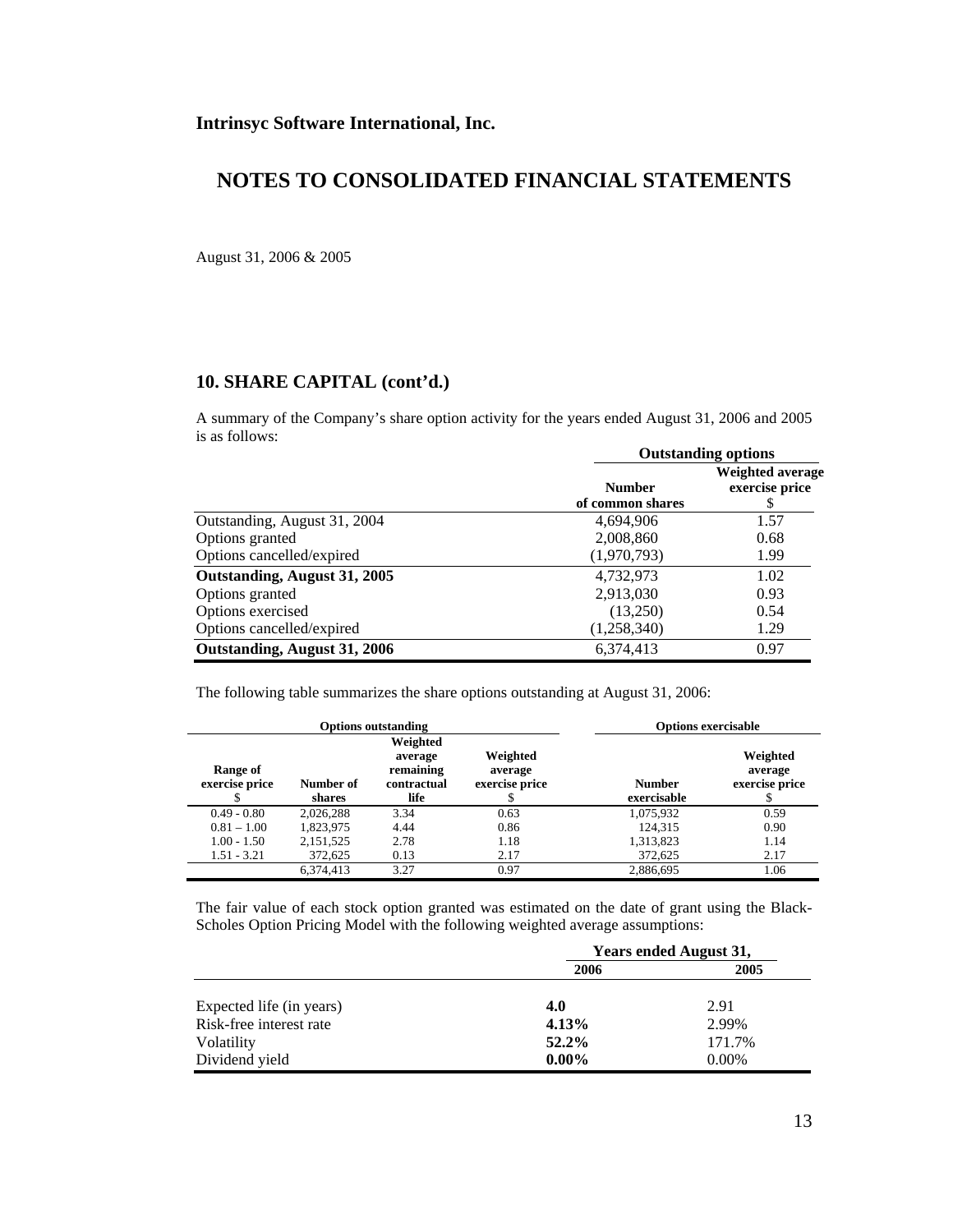**Intrinsyc Software International, Inc.** 

## **NOTES TO CONSOLIDATED FINANCIAL STATEMENTS**

August 31, 2006 & 2005

### **10. SHARE CAPITAL (cont'd.)**

### **Warrants & Underwriters' Options**

A summary of the Company's share purchase warrants and underwriters' options for the years ended August 31, 2006 and 2005 are as follows:

|                                       |                                                        | <b>Outstanding warrants</b>                |             |
|---------------------------------------|--------------------------------------------------------|--------------------------------------------|-------------|
|                                       | Number of<br><b>Warrants and Underwriters' Options</b> | Weighted<br>average<br>exercise price<br>S | Amount<br>S |
| Outstanding, August 31, 2004 and 2005 | 100,000                                                | 3.20                                       | 163,500     |
| Warrants <i>[note 9]</i>              | 3,870,968                                              | 0.62                                       | 599,143     |
| Share capital reallocation            |                                                        | 0.94                                       | (23,500)    |
| Warrants expired                      | (100,000)                                              | 3.20                                       | (140,000)   |
| Warrants                              | 13,398,201                                             | 1.05                                       | 4,084,584   |
| Underwriters' compensation options    | 1,607,784                                              | 0.90                                       | 391,711     |
| Underwriters' compensation warrants   | 803,892                                                | 1.05                                       | 154,559     |
| Outstanding, August 31, 2006          | 19,680,845                                             | 0.95                                       | 5,229,997   |

On January 26, 2006, 100,000 share purchase warrants valued at \$140,000 expired and the value of the warrants was recorded as contributed surplus. The value of \$23,500 relating to 25,000 share purchase warrants exercised in March 2004 has been recorded as an addition to share capital.

## **11. CONTRIBUTED SURPLUS**

|                                         | 2006      | 2005      |
|-----------------------------------------|-----------|-----------|
|                                         |           |           |
| Contributed surplus – beginning of year | 1,896,760 | 1,080,546 |
| Warrants expired                        | 140,000   |           |
| Stock-based compensation expense        | 915,115   | 816,214   |
| Contributed surplus – end of year       | 2,951,875 | 1,896,760 |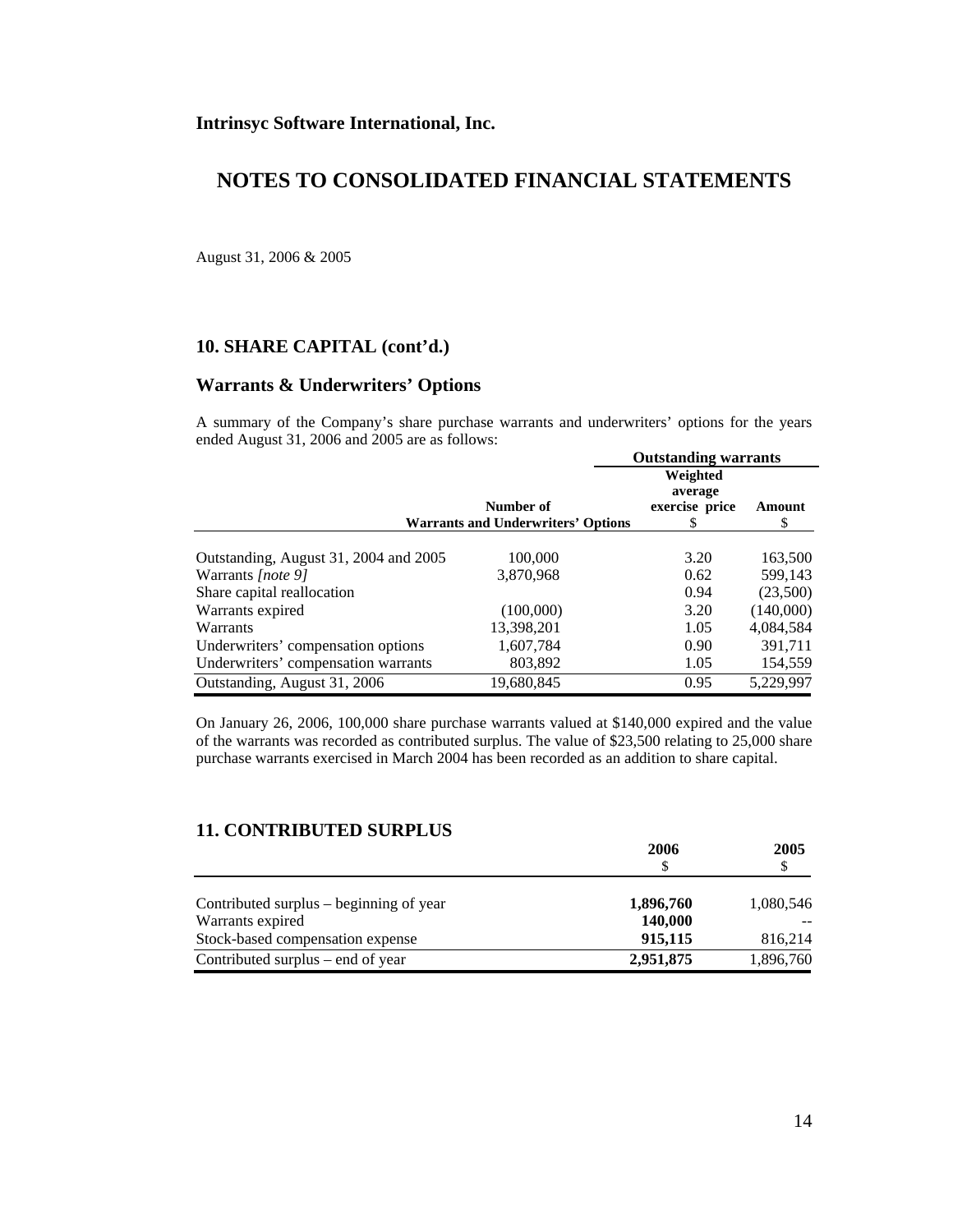August 31, 2006 & 2005

## **12. INCOME TAXES**

Income tax expense differs from the amount that would be computed by applying the federal and provincial statutory income tax rates of 34.1% [2005 - 35.6%] to loss before income taxes due to the following:

|                                                        | 2006          | 2005          |
|--------------------------------------------------------|---------------|---------------|
|                                                        |               |               |
| Combined Canadian federal and provincial income taxes  |               |               |
| at expected rate                                       | (5, 545, 575) | (1,778,423)   |
| Change in valuation allowance                          | 4,261,000     | (4, 134, 217) |
| Permanent and other differences                        | 1,030,983     | 582,751       |
| Income recognized for tax, not for accounting purposes | (2,528,000)   | 5,400,534     |
| Foreign income taxed at other rates                    | 2,958,389     | 93,171        |
| Costs of issuing equity                                | (830,000)     | (181,000)     |
| Adjustment to future income tax assets and liabilities |               |               |
| for enacted changes in tax laws and rates              | 783,853       |               |
|                                                        | 130,650       | (17, 184)     |

The composition of the Company's future tax assets and liabilities as at August 31, 2006 and 2005 is as follows:

|                                 | 2006        | 2005        |
|---------------------------------|-------------|-------------|
|                                 | \$          | \$          |
|                                 |             |             |
| Future income tax assets:       |             |             |
| Equipment                       | 1,049,000   | 888,000     |
| Loss carry forwards             | 6,387,000   | 2,830,000   |
| Share issue costs               | 775,000     | 204,000     |
| SR&ED pool                      | 1,134,000   | 744,000     |
| Other                           | 579,000     | 997,000     |
|                                 | 9,924,000   | 5,663,000   |
| Valuation allowance             | (9,924,000) | (5,663,000) |
| Future income tax liability:    |             |             |
| Equipment                       | (62, 655)   |             |
| Intellectual property           | (167,000)   | (261, 425)  |
| Net future income tax liability | 229,655     | 261.425     |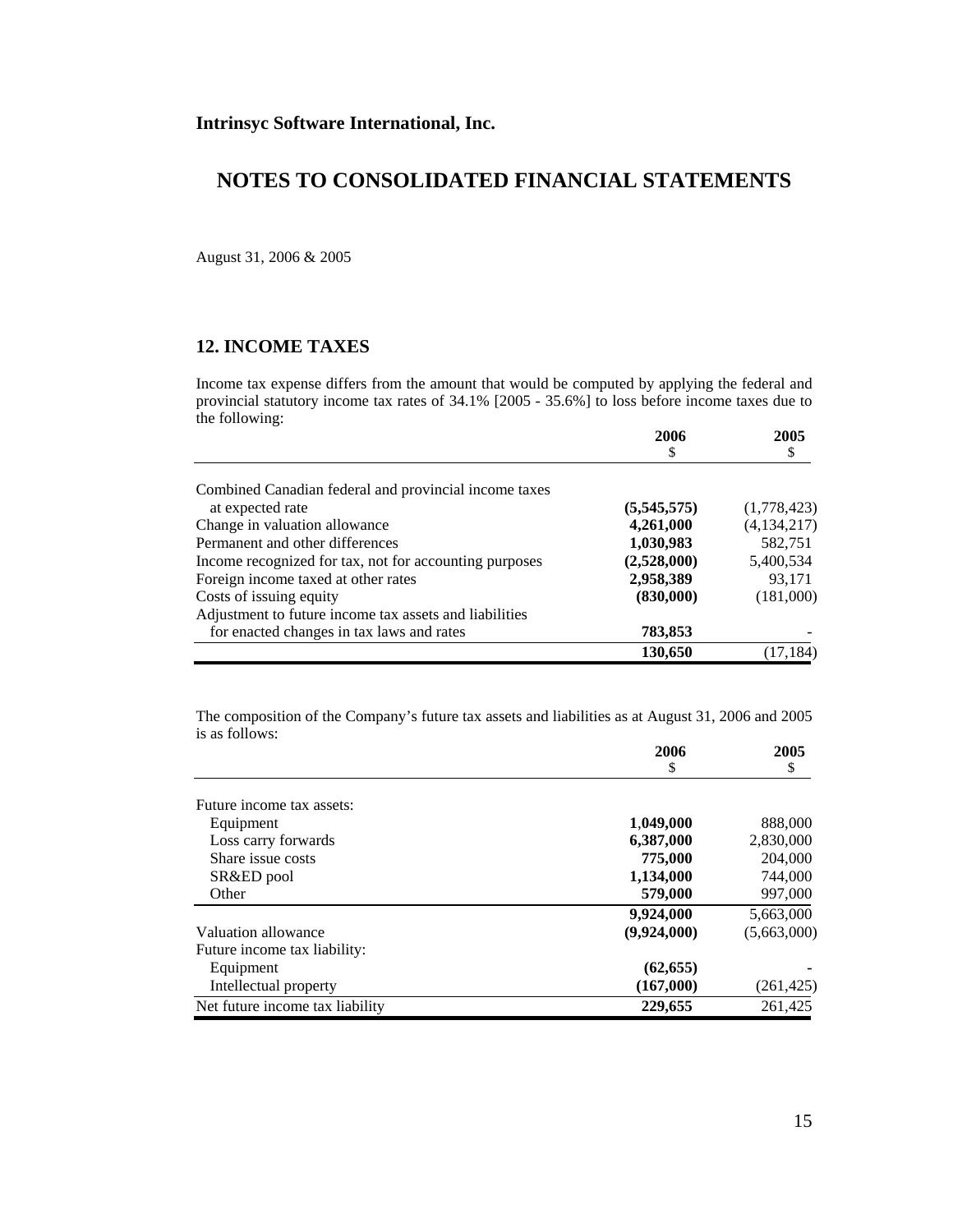August 31, 2006 & 2005

### **12. INCOME TAXES (cont'd.)**

The future income tax assets have not been recognized in these consolidated financial statements, as management does not consider it more likely than not that such assets will be realized in the carry forward period.

As at August 31, 2006, the Company has non-capital loss carry forwards for Canadian purposes aggregating approximately \$18,592,000 available to reduce taxable income otherwise calculated in future years. These losses expire as follows:

|      | \$         |
|------|------------|
|      |            |
| 2007 | 2,213,000  |
| 2008 | 1,184,000  |
| 2009 | 3,683,000  |
| 2010 | 5,756,000  |
| 2014 | 1,114,000  |
| 2026 | 4,642,000  |
|      | 18,592,000 |

The Company also has approximately \$3,658,000 of scientific research and experimental development expenditures that may be carried forward indefinitely to be deducted against future Canadian taxable income, and federal investment tax credits of approximately \$1,532,000 available to offset future Canadian federal income taxes payable as well as provincial investment tax credits of \$849,000. The investment tax credits expire commencing in 2007 until 2015. The benefit of the investment tax credits has not been recognized as the realization is not reasonably assured.

At August 31, 2006, the Company also has non-capital loss carry forwards for UK income tax purposes totalling approximately \$1,285,000 that may be carried forward indefinitely to reduce taxable income otherwise calculated in future years.

The Company estimates that is has non capital loss carry forwards in Barbados of approximately \$9,700,000 that may be carried forward to reduce future taxable income. These losses are expected to expire in 2015.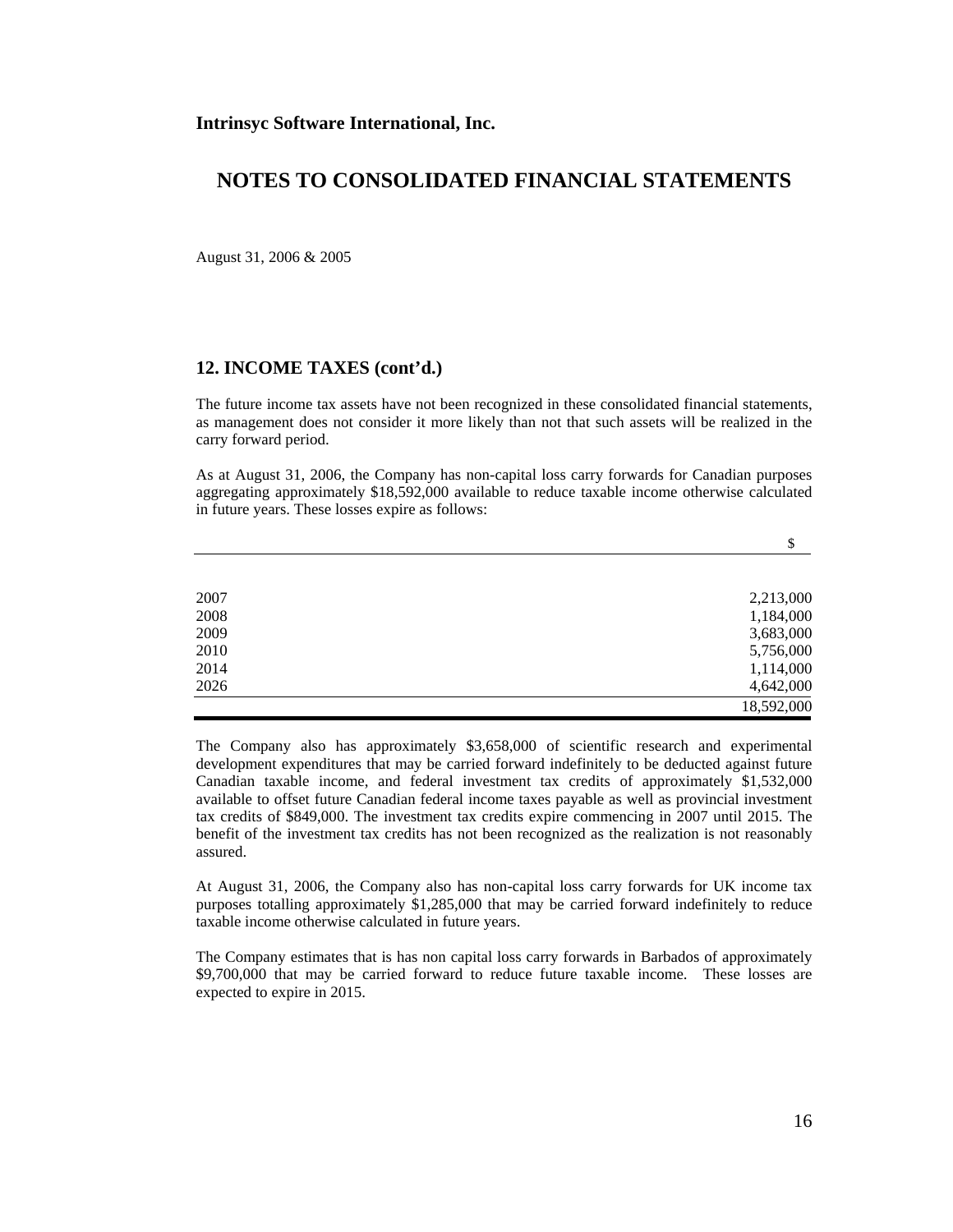August 31, 2006 & 2005

#### **13. GOVERNMENT ASSISTANCE**

Under agreements with the Government of Canada's Technology Partnerships Canada ("TPC") program, the Company was eligible to receive conditionally repayable research and development funding amounting up to \$5,415,648 to support the development of embedded devices and wireless internet-enabled network connectivity.

In December 2004, payments totalling \$985,063, representing \$947,374 previously withheld and applied against the receivable outstanding as at August 31, 2004 and an additional \$37,689, were received of which \$947,374 was applied against the associated fiscal 2005 other receivable balance. The additional \$37,689 of funds received was recorded as Technology Partnerships Canada Funding Investment in the accompanying consolidated statements of operations.

During the year ended August 31, 2005, the Company determined that it had received an overpayment from TPC of \$22,063 and accordingly recorded a liability for this amount. In addition, the Company paid royalties of \$226,173 during the year ended August 31, 2006 [2005 - \$5,278] and accrued a further \$260,905 in royalties.

The Technology Partnerships Canada Funding Investment reflected in the accompanying consolidated statements of operations comprises the following:

|                                                           | 2006    | 2005     |
|-----------------------------------------------------------|---------|----------|
|                                                           | \$      |          |
| Payment received from the Government of Canada, under the |         |          |
| TPC program                                               |         | (37,689) |
| Overpayment received and payable to the Government of     |         |          |
| Canada, under the TPC program                             |         | 22,063   |
| Royalties paid to the Government of Canada, under the     |         |          |
| TPC program                                               |         | 5.278    |
| Accrued royalties payable to the Government of Canada,    |         |          |
| under the TPC program                                     | 260,905 | 225,000  |
|                                                           | 260,905 | 214.652  |

All Government of Canada audits of the Company's compliance with the TPC agreements that were in process in prior periods are complete and the Company is currently reviewing the results of the audits and negotiating an extension of its TPC agreement, which expired in March 2004. If the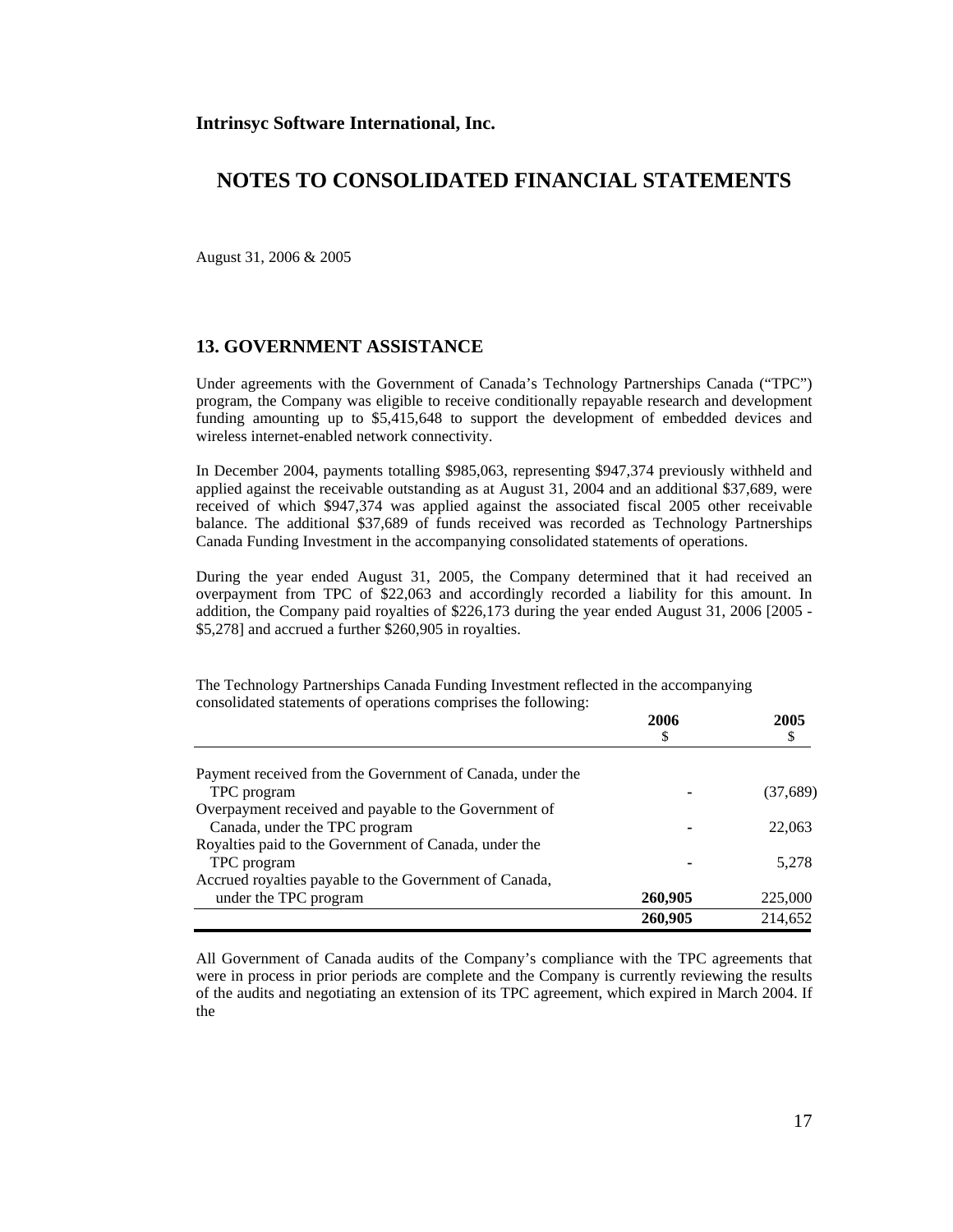August 31, 2006 & 2005

#### **13. GOVERNMENT ASSISTANCE (cont'd)**

extension is granted by TPC and the Company accepts the extension, the Company will be required to pay approximately \$387,000 and the original terms and conditions will be amended. If the Company does not accept the extension, the Company is not obligated to pay this \$387,000. The outcome of these negotiations is not known or determinable at this time. Accordingly no provision has been made as at August 31, 2006. If the Company is found to be in default of its agreement with TPC, TPC can suspend or terminate any obligation and it can demand repayment of all or part of the contributions disbursed to the Company. To date the Company has received approximately \$3.8 million in contributions from TPC and paid and accrued approximately \$491,183 to TPC in royalties.

### **14. COMMITMENTS AND CONTINGENCIES**

[a] The Company has lease commitments for office premises and equipment with remaining terms of up to four years. In addition, the Company has a commitment to pay a royalty of \$15 USD per \$100 USD of licenses sold of certain software. In the event the cumulative royalty is less than \$150,000 USD, the Company must pay the difference between the cumulative amount paid and the \$150,000 USD on November 30, 2008. The royalty and minimum lease payments in each of the next six years are approximately as follows:

|      | \$        |
|------|-----------|
| 2007 | 1,169,953 |
| 2008 | 1,227,518 |
| 2009 | 1,306,096 |
| 2010 | 1,183,438 |
| 2011 | 538,532   |
| 2012 | 409,487   |
|      | 5,835,024 |

[b] The Company warrants that its software and hardware products will operate substantially in conformity with product documentation and that the physical media will be free from defect. The specific terms and conditions of the warranties are generally ninety days. The Company accrues for known warranty issues if a loss is probable and can be reasonably estimated, and accrues for estimated incurred but unidentified warranty issues based on historical activity. To date, the Company has had no material warranty claims.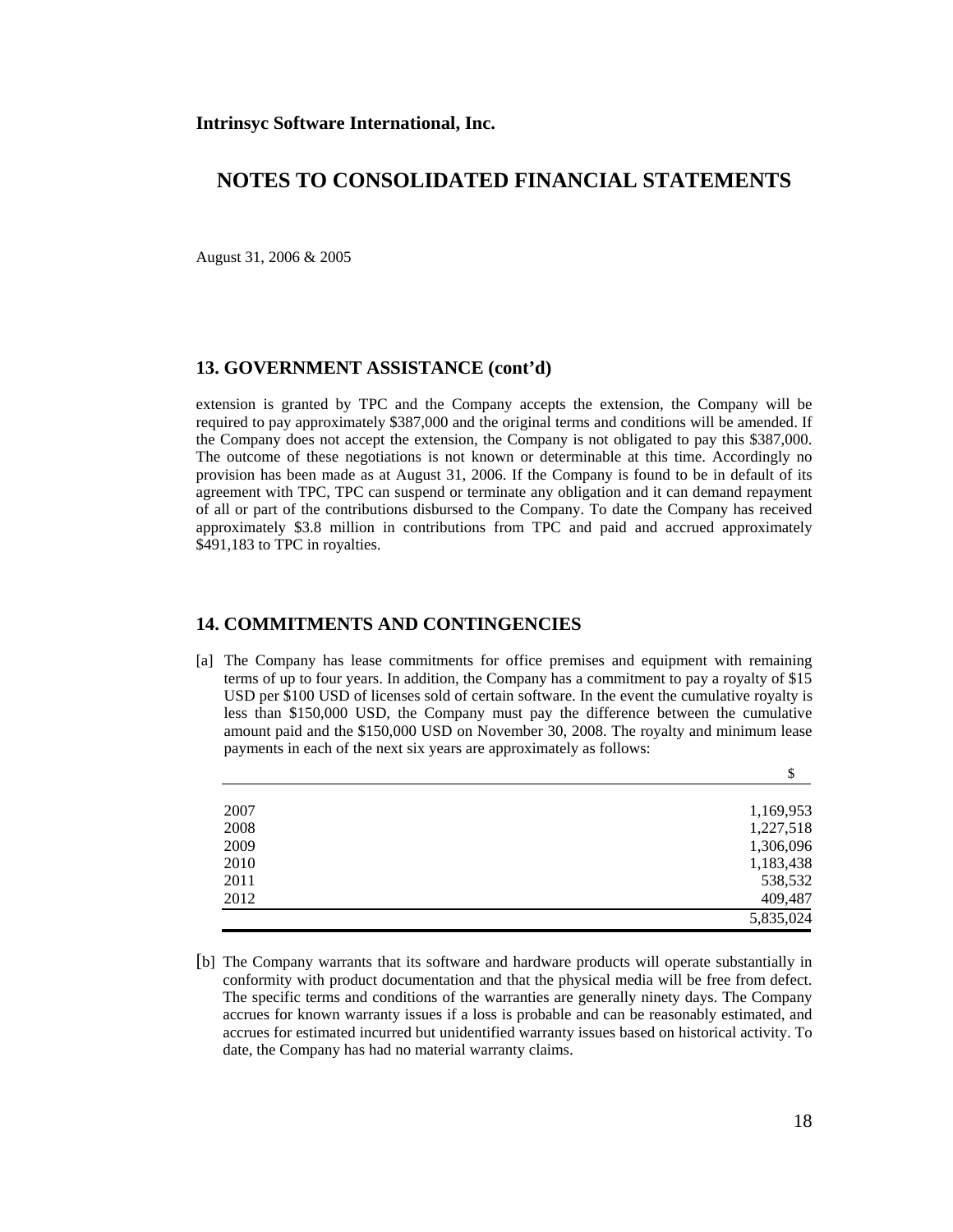August 31, 2006 & 2005

#### **15. FINANCIAL INSTRUMENTS AND RISK MANAGEMENT**

#### **Fair values**

The carrying amounts of cash and cash equivalents, accounts receivable, accounts payable and accrued liabilities approximate fair values due to their short maturities.

#### **Credit and foreign currency risk**

The Company maintains substantially all of its cash and cash equivalents with major financial institutions in Canada. Deposits held with banks may exceed the amount of insurance provided on such deposits. However, as the Company can generally redeem these deposits upon demand, the Company bears minimal risk.

Financial instruments that potentially subject the Company to concentrations of credit risk are primarily accounts receivable. Management is of the opinion that any risk of accounting loss is significantly reduced due to the financial strength of the Company's major customers. The Company performs ongoing credit evaluations of its customers' financial condition and requires letters of credit or other guarantees whenever deemed necessary.

Although substantially all of the Company's revenues are received in US dollars, the Company incurs operating costs and has outstanding indebtedness that is denominated in Canadian dollars. The Company incurs certain research and development expenses in the U.S. Fluctuations in the exchange rates between these currencies could have a material effect on the business, financial condition and results of operations. The Company attempts to mitigate this risk by denominating many of its payment obligations in US dollars.

## **16. DERIVATIVE FINANCIAL INSTRUMENTS/FOREIGN EXCHANGE CONTRACTS**

The Company enters into transactions denominated in US dollars and British pounds. As such its revenues, expenses, monetary assets and liabilities will be affected by fluctuations in the US dollar and the British pound relative to its functional currency, the Canadian dollar.

The Company purchased foreign exchange forward contracts to hedge sales to customers and expenditures expected to occur in the near future denominated in US dollars. The purpose of the Company's hedging activities is to reduce the level of exposure to exchange rate movements. As at August 31, 2006, the Company had no foreign exchange contracts maturing in the ensuing year. During fiscal 2006, the Company entered into foreign exchange contracts which matured throughout the year. For fiscal 2006 the Company has recorded an approximate foreign exchange loss of \$6,800 [2005 - \$21,000] related to these contracts.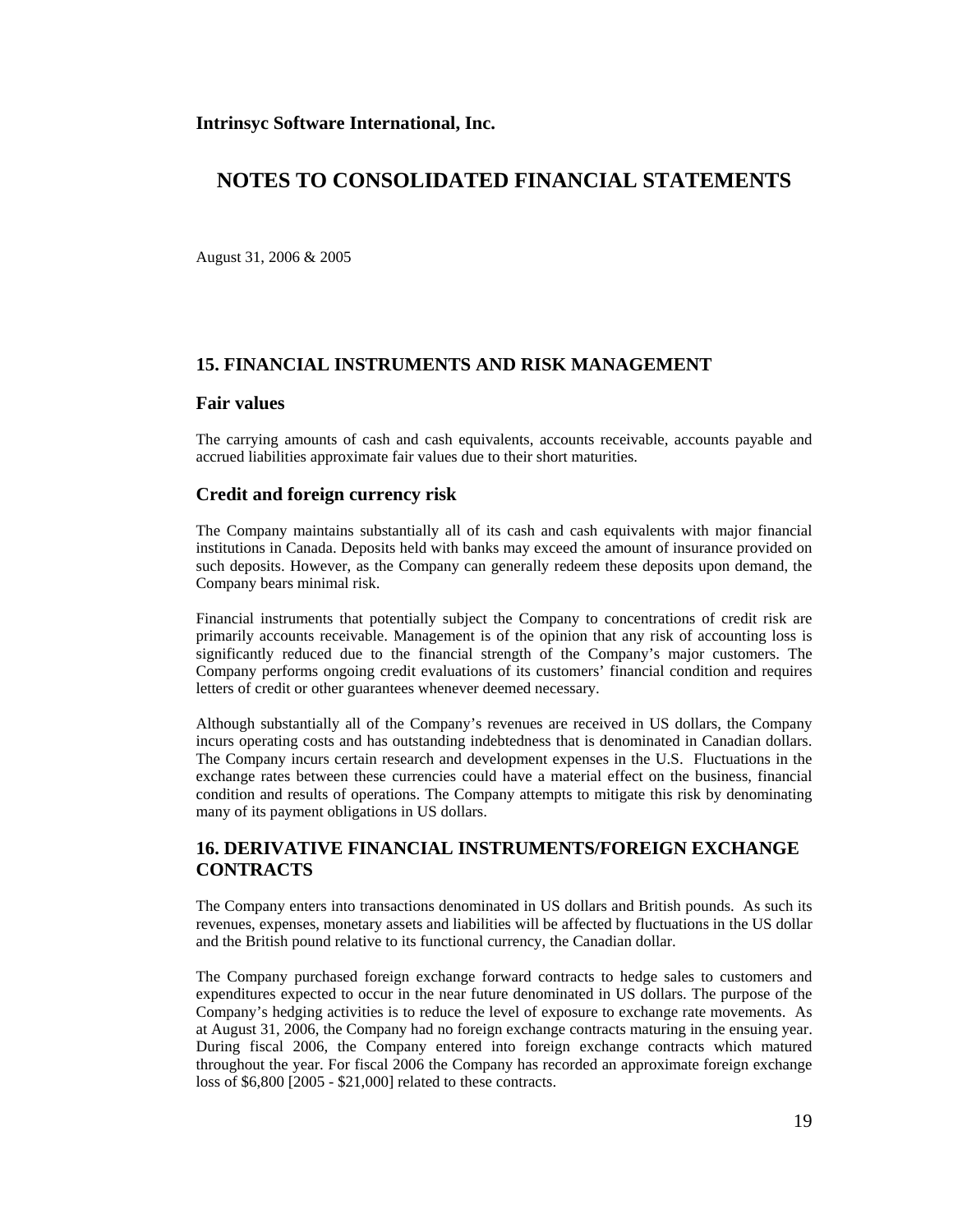**Intrinsyc Software International, Inc.** 

## **NOTES TO CONSOLIDATED FINANCIAL STATEMENTS**

August 31, 2006 & 2005

#### **17. SEGMENTED INFORMATION**

#### **Operating segments**

The Company operates in the sale and service of embedded hardware and software solutions and all sales of the Company's products and services are made in this segment. Management makes decisions about allocating resources based on the one operating segment.

### **Geographic information**

Substantially all of the Company's goodwill is located in Canada. The Company's equipment is located as follows:

|                      | 2006      | 2005<br>Φ |
|----------------------|-----------|-----------|
|                      | \$        |           |
| <b>United States</b> | 280,828   | 165,902   |
| Canada               | 963,623   | 705,443   |
| Europe               | 116,381   | 109,235   |
|                      | 1,360,832 | 980,580   |

The Company earned revenues attributed to the following countries based on the location of the customer:

|                      | 2006<br>\$ | 2005<br>\$ |
|----------------------|------------|------------|
| <b>United States</b> | 9,656,845  | 6,912,925  |
| Canada               | 746,597    | 542,438    |
| Europe               | 7,721,924  | 9,033,080  |
| Other                | 532,351    | 1,050,662  |
|                      | 18,657,717 | 17,539,105 |